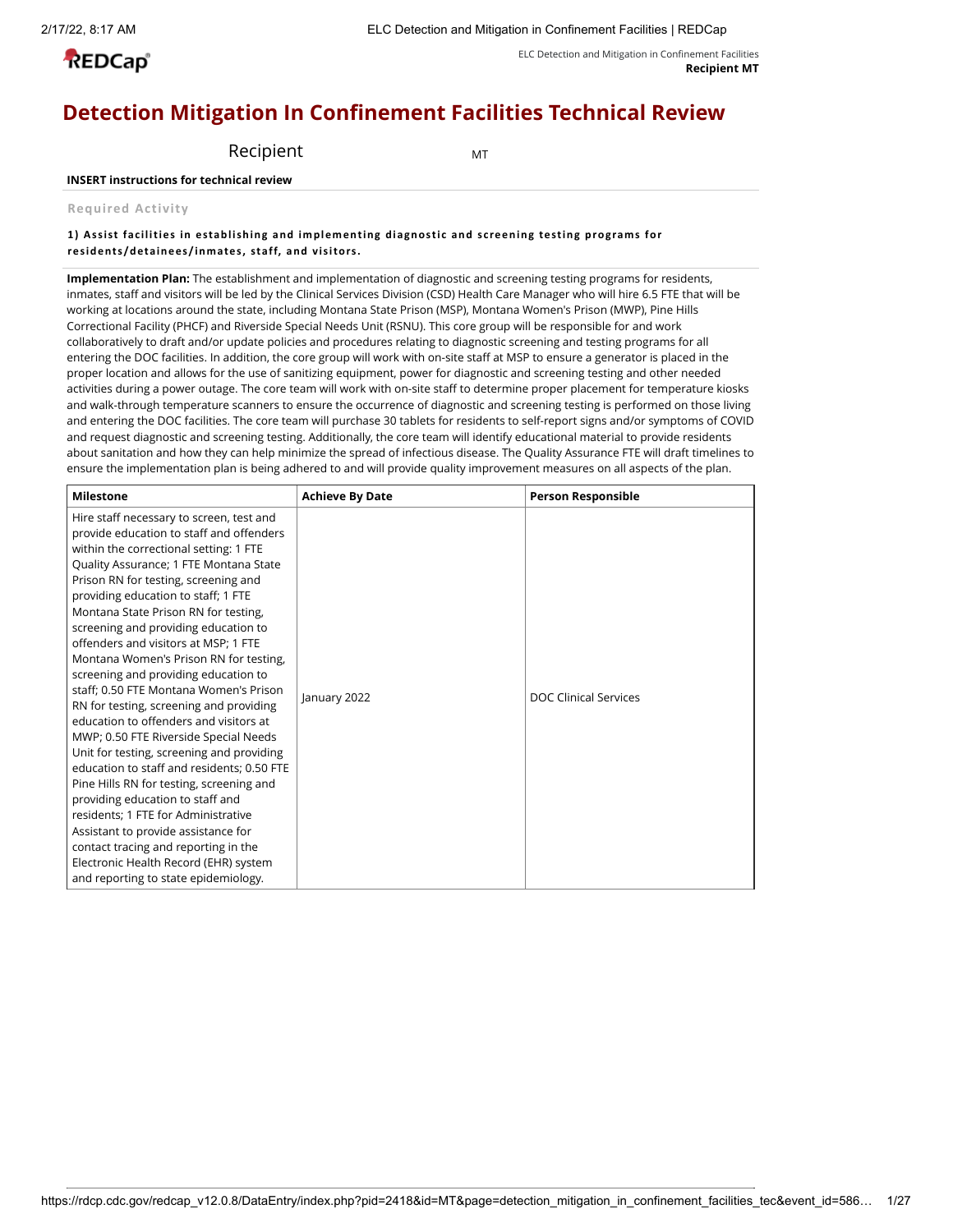| The Montana State Prison (MSP) has<br>developed a plan to improve confinement<br>facility preparedness and response<br>efforts to respond and mitigate the<br>spread of a virus. In order to support<br>these practices, especially during an<br>emergency power outage, MSP would like<br>to request the use of these funds to<br>purchase a generator. The MSP will need<br>the generator to operate the equipment<br>used to screen inmates, staff and visitors<br>to help reduce the virus risk within a<br>congregate setting. The generator is also<br>needed in emergencies to operate the<br>sanitization equipment, lighting for<br>diagnostic and screening testing, and<br>telephones for contact tracing. In order<br>for MSP to meet inmate needs resulting<br>from COVID-19-related limited/restricted<br>mobility and/or access to the facility, MSP<br>has made significant investment into the<br>equipment and infrastructure needed to<br>utilize video conferencing technology and<br>other measures for attorney/client<br>purposes, court appearances, family<br>visiting, programming and telehealth.<br>MSP would, however, be unable to<br>provide uninterrupted services during an<br>emergency power outage without the<br>generator. It is also essential to have back<br>up power supply for offenders who are ill<br>and requiring the use of equipment to<br>main their health status, equipment such<br>as oxygen concentrators, which with<br>Covid-19 the demand for oxygen use in<br>the infected patients has increased<br>tenfold. Without the ability to provide<br>uninterrupted power and delivery of<br>needed medical treatments, poor patient<br>outcomes may occur. The State of<br>Montana's procurement process will be<br>followed for this purchase. At a<br>minimum, three bids will be solicited, and<br>the lowest bidder will win the purchase.<br>In addition, the Clinical Services Division<br>(CSD) Health Care Manager and the core<br>team will work with on-site staff at MSP<br>to ensure a generator is placed in the<br>proper location and allows for the use of<br>the sanitizing equipment, power for<br>diagnostic and screening testing, contact<br>tracing, programming and telehealth<br>within the congregate living facilities in<br>the event of a power outage. | June 2022 | MSP Warehouse                |
|------------------------------------------------------------------------------------------------------------------------------------------------------------------------------------------------------------------------------------------------------------------------------------------------------------------------------------------------------------------------------------------------------------------------------------------------------------------------------------------------------------------------------------------------------------------------------------------------------------------------------------------------------------------------------------------------------------------------------------------------------------------------------------------------------------------------------------------------------------------------------------------------------------------------------------------------------------------------------------------------------------------------------------------------------------------------------------------------------------------------------------------------------------------------------------------------------------------------------------------------------------------------------------------------------------------------------------------------------------------------------------------------------------------------------------------------------------------------------------------------------------------------------------------------------------------------------------------------------------------------------------------------------------------------------------------------------------------------------------------------------------------------------------------------------------------------------------------------------------------------------------------------------------------------------------------------------------------------------------------------------------------------------------------------------------------------------------------------------------------------------------------------------------------------------------------------------------------------------------------------------------------------------------------------------------------------------------------|-----------|------------------------------|
| 10 temperature screening kiosks and<br>walk-through temperature scanners will<br>assist facilities in establishing and<br>implementing diagnostic and screening<br>testing programs for residents, staff and<br>visitors.                                                                                                                                                                                                                                                                                                                                                                                                                                                                                                                                                                                                                                                                                                                                                                                                                                                                                                                                                                                                                                                                                                                                                                                                                                                                                                                                                                                                                                                                                                                                                                                                                                                                                                                                                                                                                                                                                                                                                                                                                                                                                                                | June 2022 | <b>DOC Clinical Services</b> |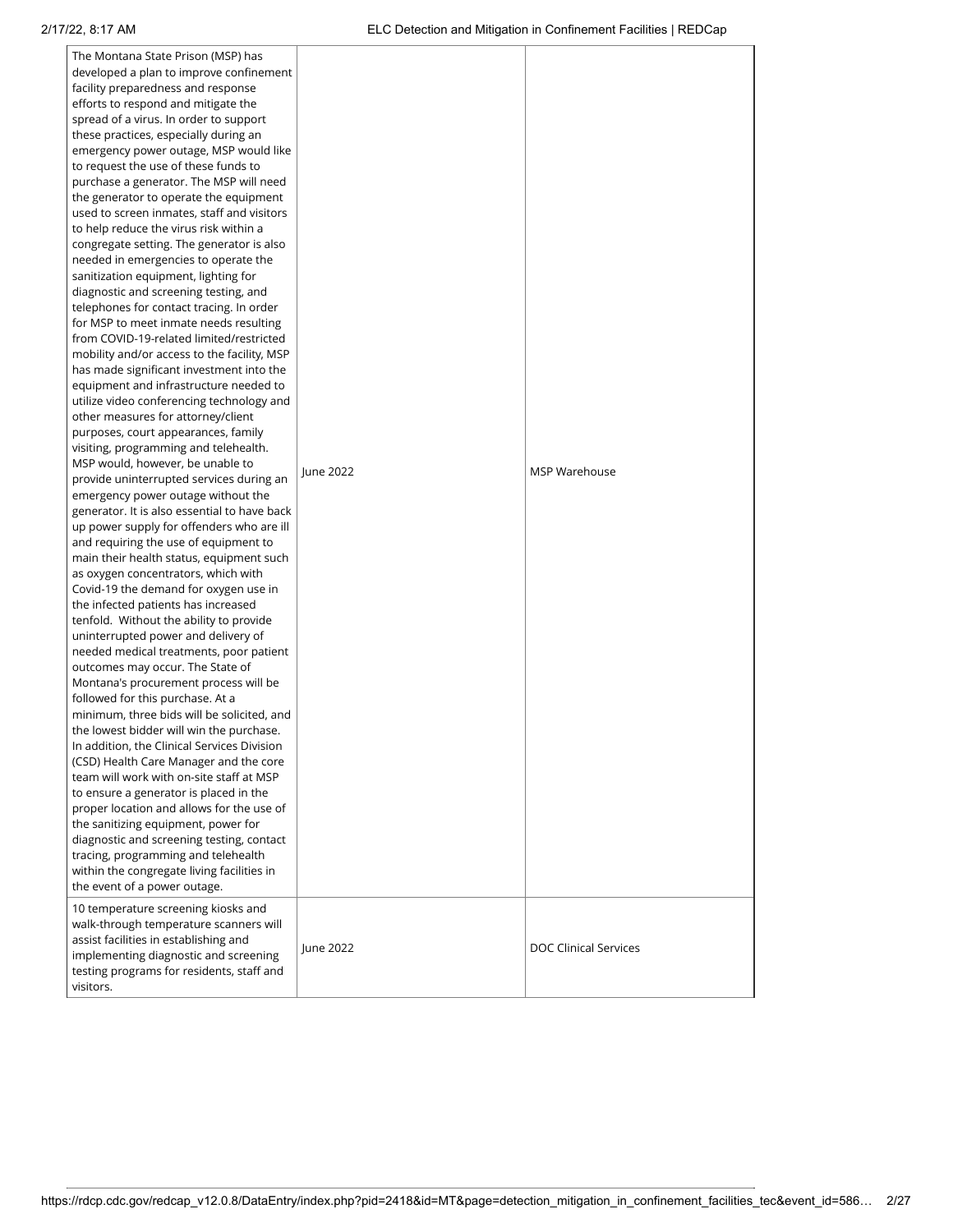| Thirty (30) tablets for residents to request<br>diagnostic and screening testing. Access<br>to the tablets will allow residents to notify<br>staff earlier reducing the risk of<br>transmission of the virus to other<br>residents and will allow an earlier<br>response time to perform contact tracing.<br>The tablets will improve the facility's<br>preparedness and response efforts. The<br>tablets will also serve to educate and<br>train residents on sanitation and<br>minimizing the spread of infectious<br>disease. | lune 2022 | DOC Clinical Services |
|----------------------------------------------------------------------------------------------------------------------------------------------------------------------------------------------------------------------------------------------------------------------------------------------------------------------------------------------------------------------------------------------------------------------------------------------------------------------------------------------------------------------------------|-----------|-----------------------|
|                                                                                                                                                                                                                                                                                                                                                                                                                                                                                                                                  |           |                       |

#### **Weaknesses**

#### **Additional Comments**

#### **Recommendations**

| Strengths                                                                                           |                                                                                                                                                                                                                                                                                                                                                                                                                                                                                                                                                                                                                                                                                                                                                                                                                                                                                                                                                                                                                                                                                                  |
|-----------------------------------------------------------------------------------------------------|--------------------------------------------------------------------------------------------------------------------------------------------------------------------------------------------------------------------------------------------------------------------------------------------------------------------------------------------------------------------------------------------------------------------------------------------------------------------------------------------------------------------------------------------------------------------------------------------------------------------------------------------------------------------------------------------------------------------------------------------------------------------------------------------------------------------------------------------------------------------------------------------------------------------------------------------------------------------------------------------------------------------------------------------------------------------------------------------------|
| as well as the individuals/groups that will be responsible for described task/activity.             | The recipient offers a clear plan for utilizing and executing the funding. The distribution of the funding is described in detailed                                                                                                                                                                                                                                                                                                                                                                                                                                                                                                                                                                                                                                                                                                                                                                                                                                                                                                                                                              |
| Weaknesses                                                                                          |                                                                                                                                                                                                                                                                                                                                                                                                                                                                                                                                                                                                                                                                                                                                                                                                                                                                                                                                                                                                                                                                                                  |
| the proportion of total confinement facilities in the state that the included facilities represent. | The guidance states that recipients "must support units of local government within their jurisdiction to reach the fullest<br>complement of confinement facilities in the state." For the purposes of this guidance, the term 'confinement facilities' includes<br>adult prisons and jails; juvenile confinement facilities; police lock-ups; and community confinement facilities as defined by 28<br>CFR § 115.5. This work plan is limited to secure facilities operated by the State Department of Corrections and lacks a plan to<br>include jails, juvenile confinement facilities, police lock-ups, and community confinement facilities. The recipient needs to clearly<br>state how confinement facilities that are not operated by the State Department of Corrections will be included in the plan,<br>including how eligible facilities will be identified, contacted, and included in the funding allocation. It is also recommended that<br>the recipient provide information in the work plan indicating the number of confinement facilities included in the plan, as well as    |
| <b>Additional Comments</b>                                                                          |                                                                                                                                                                                                                                                                                                                                                                                                                                                                                                                                                                                                                                                                                                                                                                                                                                                                                                                                                                                                                                                                                                  |
| above)?<br>additional, non-COVID related purposes?                                                  | Will funding only be allocated to correctional facilities? What about other confinement centers, i.e. jails and juvenile centers (see<br>Are power outages frequent? Will the described generator only be utilized for sanitization and screening purposes or for                                                                                                                                                                                                                                                                                                                                                                                                                                                                                                                                                                                                                                                                                                                                                                                                                                |
| Recommendations                                                                                     |                                                                                                                                                                                                                                                                                                                                                                                                                                                                                                                                                                                                                                                                                                                                                                                                                                                                                                                                                                                                                                                                                                  |
| <b>Recipient Response</b>                                                                           |                                                                                                                                                                                                                                                                                                                                                                                                                                                                                                                                                                                                                                                                                                                                                                                                                                                                                                                                                                                                                                                                                                  |
| <b>Optional Activities</b>                                                                          |                                                                                                                                                                                                                                                                                                                                                                                                                                                                                                                                                                                                                                                                                                                                                                                                                                                                                                                                                                                                                                                                                                  |
| 2) Conduct COVID-19 testing and contact tracing within confinement facilities.                      |                                                                                                                                                                                                                                                                                                                                                                                                                                                                                                                                                                                                                                                                                                                                                                                                                                                                                                                                                                                                                                                                                                  |
|                                                                                                     | Implementation Plan: To conduct COVID-19 testing and contact tracing within DOC congregate living facilities, the Clinical<br>Services Division (CSD) Health Care Manager will hire 6.5 FTE that will work at locations around the state, including Montana State<br>Prison (MSP), Montana Women's Prison (MWP), Pine Hills Correctional Facility (PHCF) and Riverside Special Needs Unit (RSNU). This<br>core group will be responsible for and work collaboratively to draft and/or update policies and procedures relating to testing and<br>contact tracing within the DOC facilities. In addition, the core group will work with on-site staff at MSP to ensure a generator is<br>placed in the proper location and allows for the use of equipment to conduct testing and contact tracing within the congregate<br>living facilities in the event of a power outage. The core team will purchase 30 tablets for residents to self-report signs and/or<br>symptoms of COVID and request diagnostic and screening testing. Additionally, the core team will identify educational material to |

# **Optional Activities**

#### **2) Conduc t COVID-19 testing and contac t trac ing within confinement fac ilities.**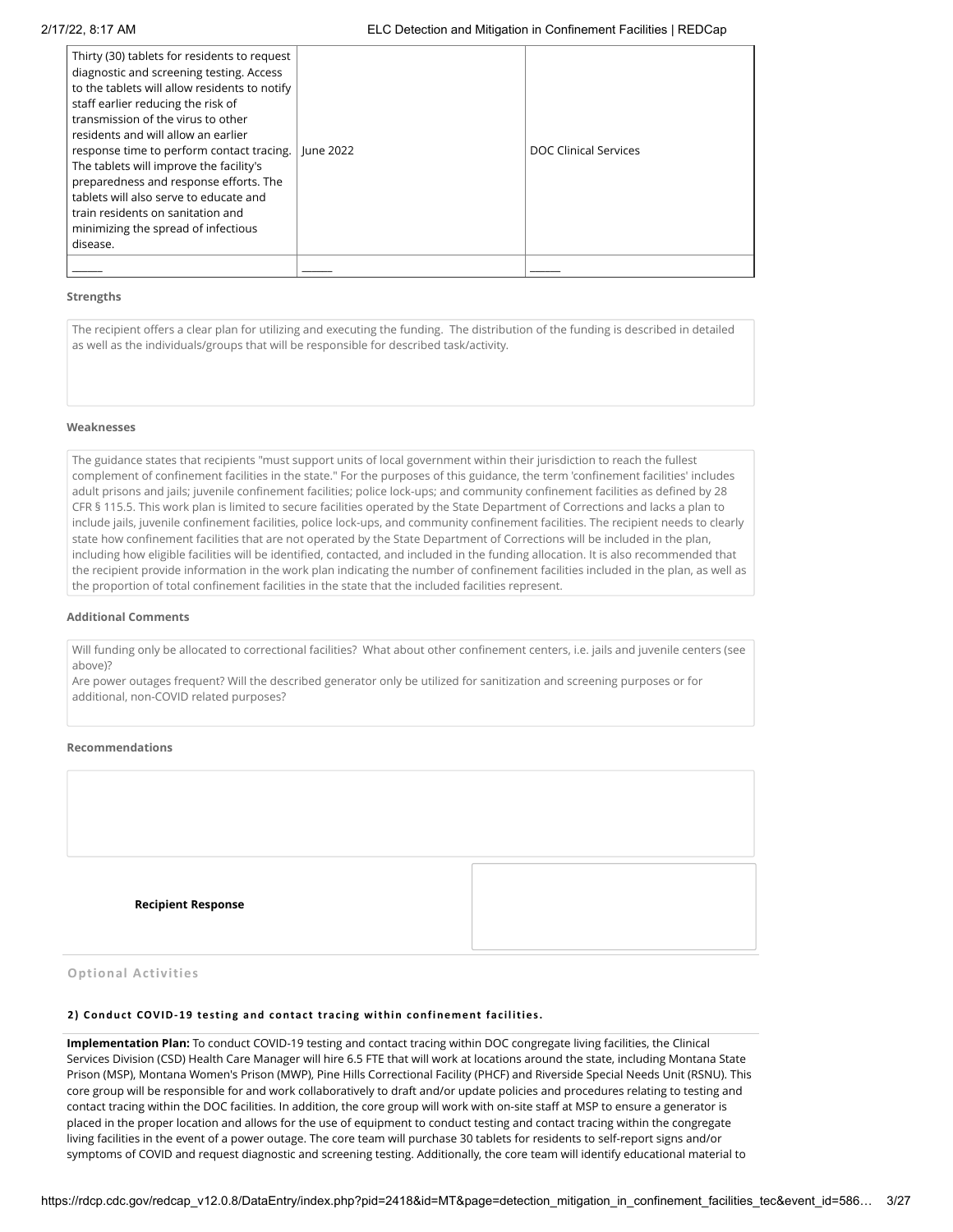provide residents about testing, contact tracing, sanitation and how they can help minimize the spread of infectious disease. The Quality Assurance FTE will draft timelines to ensure the implementation plan is being adhered to and will provide quality improvement measures on all aspects of the plan.

| <b>Milestone</b>                                                                                                                                                                                                                                                                                                                                                                                                                                                                                                                                                                                                                                                                                                                                                                                                                                                                                                                                                                                                            | <b>Achieve By Date</b> | <b>Person Responsible</b>    |
|-----------------------------------------------------------------------------------------------------------------------------------------------------------------------------------------------------------------------------------------------------------------------------------------------------------------------------------------------------------------------------------------------------------------------------------------------------------------------------------------------------------------------------------------------------------------------------------------------------------------------------------------------------------------------------------------------------------------------------------------------------------------------------------------------------------------------------------------------------------------------------------------------------------------------------------------------------------------------------------------------------------------------------|------------------------|------------------------------|
| Hire staff necessary to screen, test and<br>provide education to staff and offenders<br>within the correctional setting: 1 FTE<br>Quality Assurance; 1 FTE Montana State<br>Prison RN for testing, screening and<br>providing education to staff; 1 FTE<br>Montana State Prison RN for testing,<br>screening and providing education to<br>offenders and visitors at MSP; 1 FTE<br>Montana Women's Prison RN for testing,<br>screening and providing education to<br>staff; 0.50 FTE Montana Women's Prison<br>RN for testing, screening and providing<br>education to offenders and visitors at<br>MWP; 0.50 FTE Riverside Special Needs<br>Unit for testing, screening and providing<br>education to staff and residents; 0.50 FTE<br>Pine Hills RN for testing, screening and<br>providing education to staff and<br>residents; 1 FTE for Administrative<br>Assistant to provide assistance for<br>contact tracing and reporting in the<br>Electronic Health Record (EHR) system<br>and reporting to state epidemiology. | January 2022           | <b>DOC Clinical Services</b> |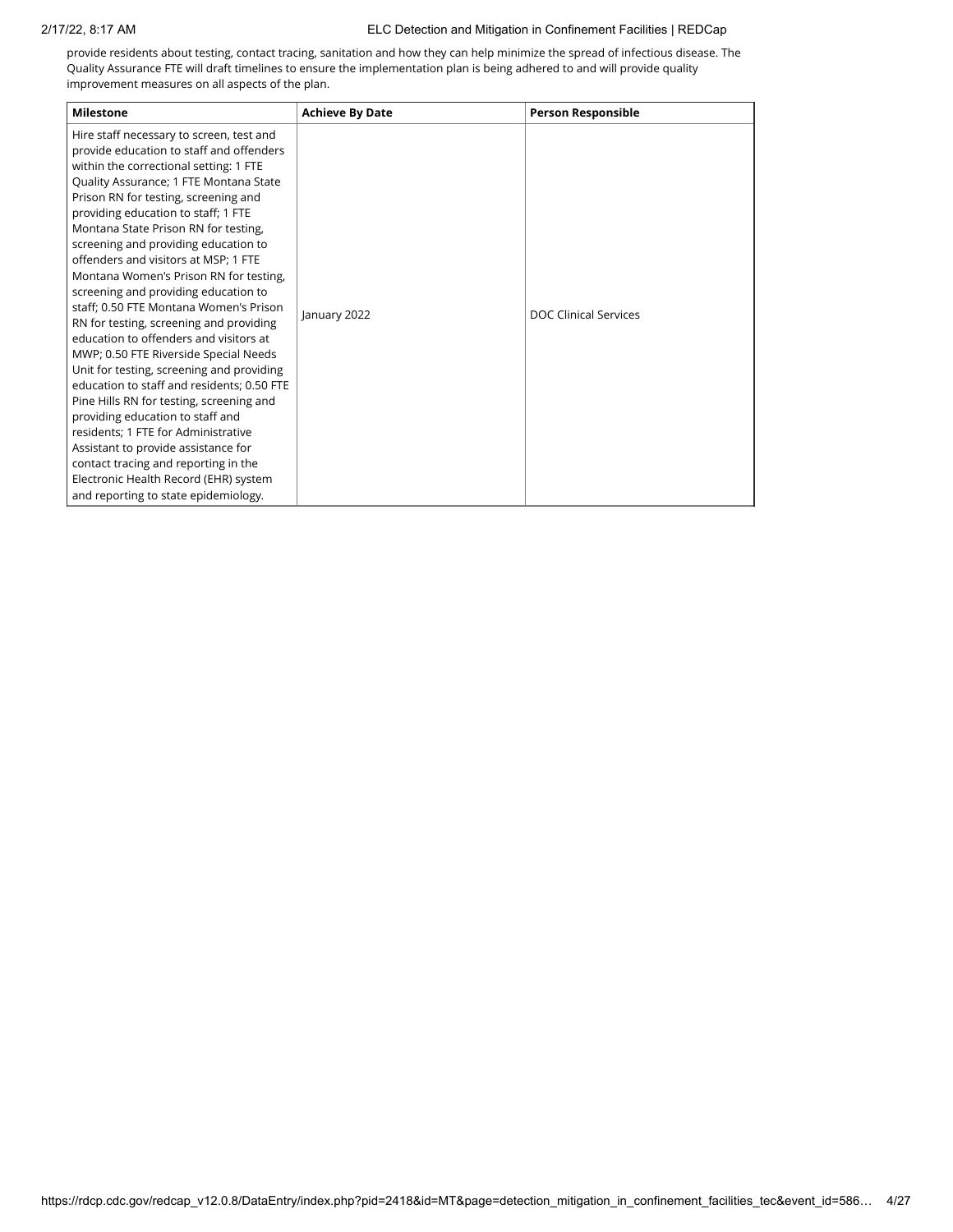| The Montana State Prison (MSP) has<br>developed a plan to improve confinement<br>facility preparedness and response<br>efforts to respond and mitigate the<br>spread of a virus. In order to support<br>these practices, especially during an<br>emergency power outage, MSP would like<br>to request the use of these funds to<br>purchase a generator. The MSP will need<br>the generator to operate the equipment<br>used to screen inmates, staff and visitors<br>to help reduce the virus risk within a<br>congregate setting. The generator is also<br>needed in emergencies to operate the<br>sanitization equipment, lighting for<br>diagnostic and screening testing, and<br>telephones for contact tracing. In order<br>for MSP to meet inmate needs resulting<br>from COVID-19-related limited/restricted<br>mobility and/or access to the facility, MSP<br>has made significant investment into the<br>equipment and infrastructure needed to<br>utilize video conferencing technology and<br>other measures for attorney/client<br>purposes, court appearances, family<br>visiting, programming and telehealth.<br>MSP would, however, be unable to<br>provide uninterrupted services during an<br>emergency power outage without the<br>generator. It is also essential to have back<br>up power supply for offenders who are ill<br>and requiring the use of equipment to<br>main their health status, equipment such<br>as oxygen concentrators, which with<br>Covid-19 the demand for oxygen use in<br>the infected patients has increased<br>tenfold. Without the ability to provide<br>uninterrupted power and delivery of<br>needed medical treatments, poor patient<br>outcomes may occur. The State of<br>Montana's procurement process will be<br>followed for this purchase. At a<br>minimum, three bids will be solicited, and<br>the lowest bidder will win the purchase.<br>In addition, the Clinical Services Division<br>(CSD) Health Care Manager and the core<br>team will work with on-site staff at MSP<br>to ensure a generator is placed in the<br>proper location and allows for the use of<br>the sanitizing equipment, power for<br>diagnostic and screening testing, contact<br>tracing, programming and telehealth<br>within the congregate living facilities in<br>the event of a power outage. | June 2022 | MSP Warehouse                |
|------------------------------------------------------------------------------------------------------------------------------------------------------------------------------------------------------------------------------------------------------------------------------------------------------------------------------------------------------------------------------------------------------------------------------------------------------------------------------------------------------------------------------------------------------------------------------------------------------------------------------------------------------------------------------------------------------------------------------------------------------------------------------------------------------------------------------------------------------------------------------------------------------------------------------------------------------------------------------------------------------------------------------------------------------------------------------------------------------------------------------------------------------------------------------------------------------------------------------------------------------------------------------------------------------------------------------------------------------------------------------------------------------------------------------------------------------------------------------------------------------------------------------------------------------------------------------------------------------------------------------------------------------------------------------------------------------------------------------------------------------------------------------------------------------------------------------------------------------------------------------------------------------------------------------------------------------------------------------------------------------------------------------------------------------------------------------------------------------------------------------------------------------------------------------------------------------------------------------------------------------------------------------------------------------------------------------------------|-----------|------------------------------|
| Thirty (30) tablets for residents to request<br>diagnostic and screening testing. Access<br>to the tablets will allow residents to notify<br>staff earlier reducing the risk of<br>transmission of the virus to other<br>residents and will allow an earlier<br>response time to perform contact tracing.<br>The tablets will improve the facility's<br>preparedness and response efforts. The<br>tablets will also serve to educate and<br>train residents on sanitation and<br>minimizing the spread of infectious<br>disease.                                                                                                                                                                                                                                                                                                                                                                                                                                                                                                                                                                                                                                                                                                                                                                                                                                                                                                                                                                                                                                                                                                                                                                                                                                                                                                                                                                                                                                                                                                                                                                                                                                                                                                                                                                                                         | June 2022 | <b>DOC Clinical Services</b> |
|                                                                                                                                                                                                                                                                                                                                                                                                                                                                                                                                                                                                                                                                                                                                                                                                                                                                                                                                                                                                                                                                                                                                                                                                                                                                                                                                                                                                                                                                                                                                                                                                                                                                                                                                                                                                                                                                                                                                                                                                                                                                                                                                                                                                                                                                                                                                          |           |                              |
|                                                                                                                                                                                                                                                                                                                                                                                                                                                                                                                                                                                                                                                                                                                                                                                                                                                                                                                                                                                                                                                                                                                                                                                                                                                                                                                                                                                                                                                                                                                                                                                                                                                                                                                                                                                                                                                                                                                                                                                                                                                                                                                                                                                                                                                                                                                                          |           |                              |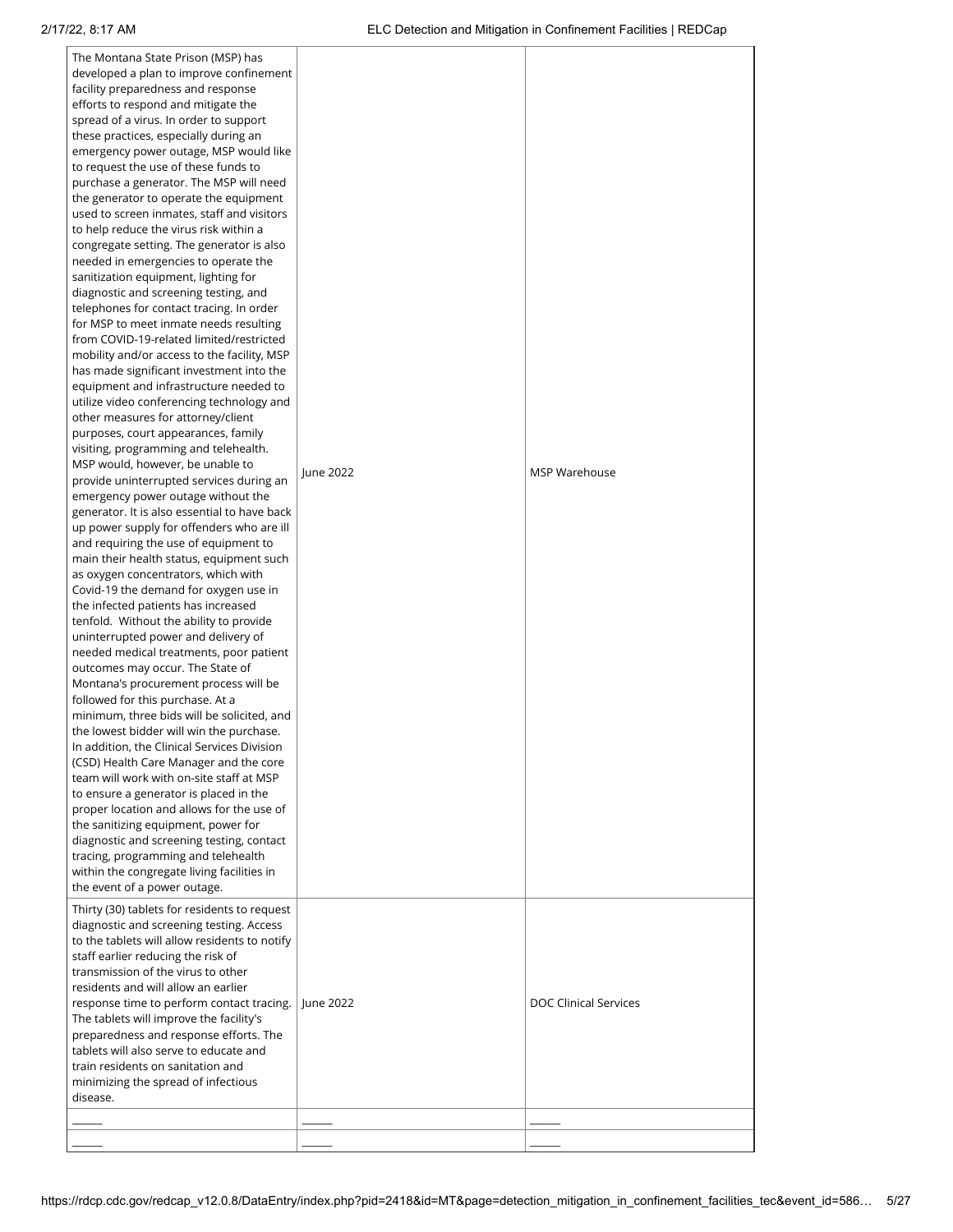### **Weaknesses**

#### **Additional Comments**

### **Recommendations**

If the recipient would like to indicate they are also participating in activity 2, we recommend providing new information outside the scope of activity 1.

**Recipient Response**

### **3) Support fac ilities in planning and implementing recommended isolation and quarantine strategies inc luding for confirmed and suspec ted cases and c lose contac ts.**

**Implementation Plan:** To support facilities in planning and implementing recommended isolation and quarantine strategies, including for confirmed and suspected cases and close contacts, the Clinical Services Division (CSD) Health Care Manager and the 6.5 FTE core team will work with transportation departments within the facilities to draft bid documents for three transportation vehicles, with isolation capabilities, to ensure inmates are isolated and the transportation team has minimal contact with the inmates. The vehicles will be used at locations around the state, and may include Montana State Prison (MSP), Montana Women's Prison (MWP), Pine Hills Correctional Facility (PHCF) and Riverside Special Needs Unit (RSNU). This core group, working in conjunction with the transportation department, will be responsible for and work collaboratively to draft and/or update policies and procedures relating to proper isolation and adequate use of personal protective equipment (PPE) during transportation. In addition, the core group will work with on-site staff at Montana Correctional Enterprises (MCE), including Division Administrator Gayle Butler and Marisa Britton-Bostwick, Education Director, to ensure policies and protocols are drafted and/or updated relating to use of the 60 educational tablets to be used in conjunction with the Learning Management System (LMS). This will include an educational plan allowing for the continuation of education to prevent in-person transmission of COVID-19 in the congregate setting, as well as the inclusion of educational material relating to sanitation and minimizing the spread of infectious diseases. The core team and MCE will also work with DOC IT and State ITSD to ensure the necessary servers to manage the system are in place and operational. This is a complete re-interation of the first activity, there is no new information provided for the activity.<br>
This is a complete re-interation of the first activity of the first activity of the first activity of the firs

| <b>Milestone</b>                          | <b>Achieve By Date</b> | <b>Person Responsible</b>    |
|-------------------------------------------|------------------------|------------------------------|
| Three (3) transportation vehicles with    | lune 2022              | <b>DOC Clinical Services</b> |
| isolation capabilities to isolate inmates |                        |                              |
| from the van operators to prevent the     |                        |                              |
| spread of COVID-19 during transport       |                        |                              |
| between facilities. Three transport       |                        |                              |
| vehicles are needed for three of the      |                        |                              |
| facilities listed here: Riverside Special |                        |                              |
| Needs Unit (RSNU), Montana State          |                        |                              |
| Prison, and Montana Women's Prison.       |                        |                              |
| The Riverside Special Needs Unit (RSNU)   |                        |                              |
| is the state-owned facility for the male  |                        |                              |
| high-risk and elderly inmates, with       |                        |                              |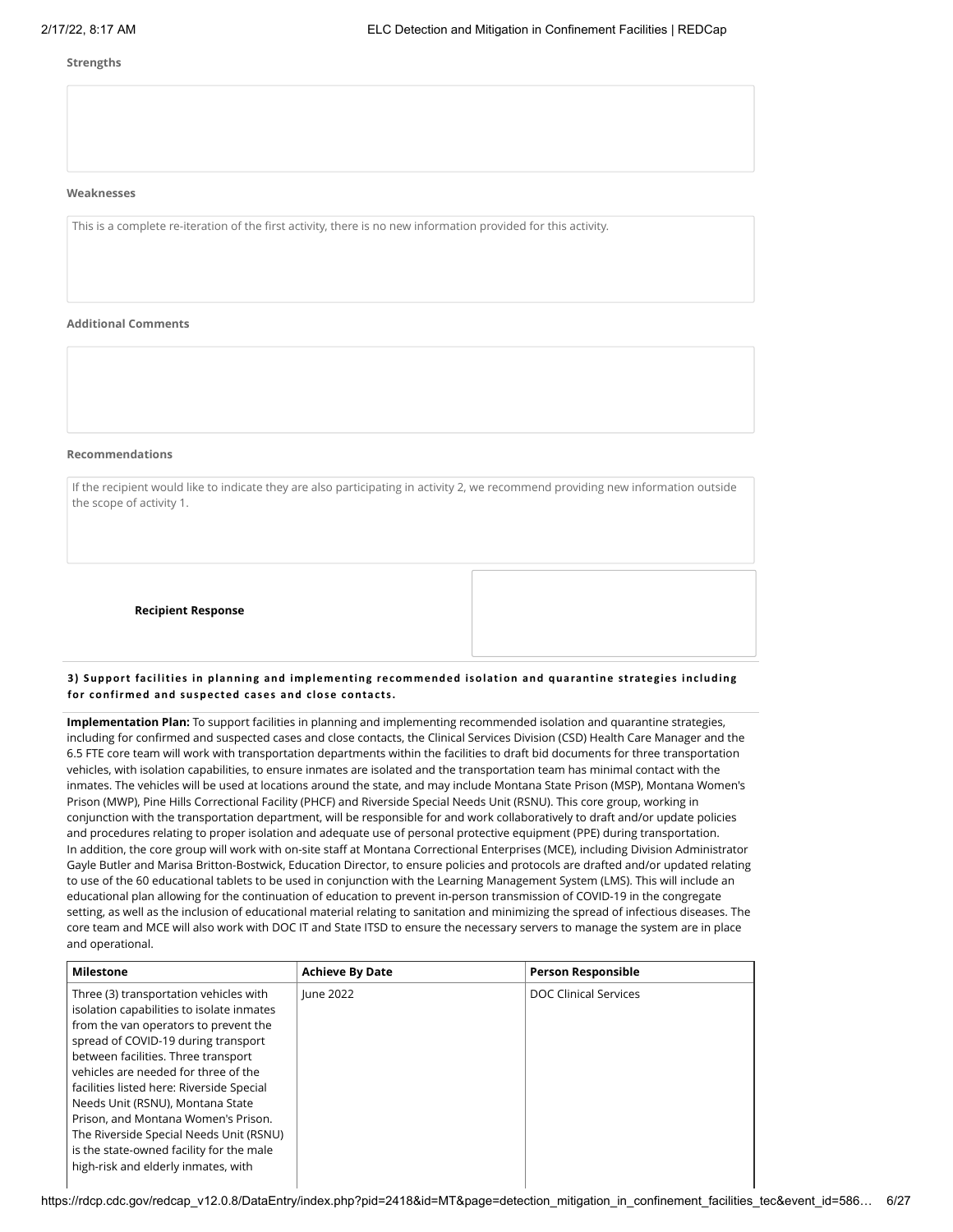complex medical issues, that are in the custody of the Montana Department of Corrections. To prevent the spread of COVID-19 during transport between facilities, offsite specialty visits and hospital transfers, RSNU is requesting funding to purchase a transport vehicle with wheelchair accessibility and isolation capabilities to allow the safe transport of inmates as well as protection for the transport operators. The State of Montana's procurement process will be followed for this purchase. At minimum, three bids will be solicited, and the lowest bidder will win the purchase. A more competitive bidding process may be used, to ensure the most qualifying vehicles are purchased. The Montana Women's Prison (MWP) is the state-owned facility for the female inmates in the custody of the Montana Department of Corrections. This population includes many high-risk and elderly inmates, with complex medical issues. To prevent the spread of COVID-19 during transport between facilities, offsite specialty visits and hospital transfers, MWP is requesting funding to purchase a transport vehicle with wheelchair accessibility and isolation capabilities to allow the safe transport of inmates as well as protection for the transport operators. The State of Montana's procurement process will be followed for this purchase. At minimum, three bids will be solicited, and the lowest bidder will win the purchase. A more competitive bidding process may be used, to ensure the most qualifying vehicles are purchased. The Montana State Prison (MSP) is the state-owned facility for the male inmates in the custody of the Montana Department of Corrections. This population includes many high-risk and elderly inmates, with complex medical issues. The MSP campus provides on-site care of inmates in the infirmary 24-7. The inmates are housed in different living units and work in various areas spread across a 68-acre campus. In order for the infirmary to adequately respond to emergent medical requests and provide timely emergent care for the inmates, it is necessary to transport the inmates from the various locations to the infirmary for care. To prevent the spread of COVID-19 during transport, MSP is requesting funding to purchase an emergency transport vehicle with wheelchair accessibility and has isolation capabilities, as well as ambulatory emergency type capabilities and equipment for staff to respond timely to an emergency to provide quality care for a critically ill patient. This vehicle will allow the safe transport of inmates as well as protection for the transport operators. The State of Montana's procurement process will be followed for this purchase. At minimum, three bids will be solicited, and the lowest bidder will win the purchase. A more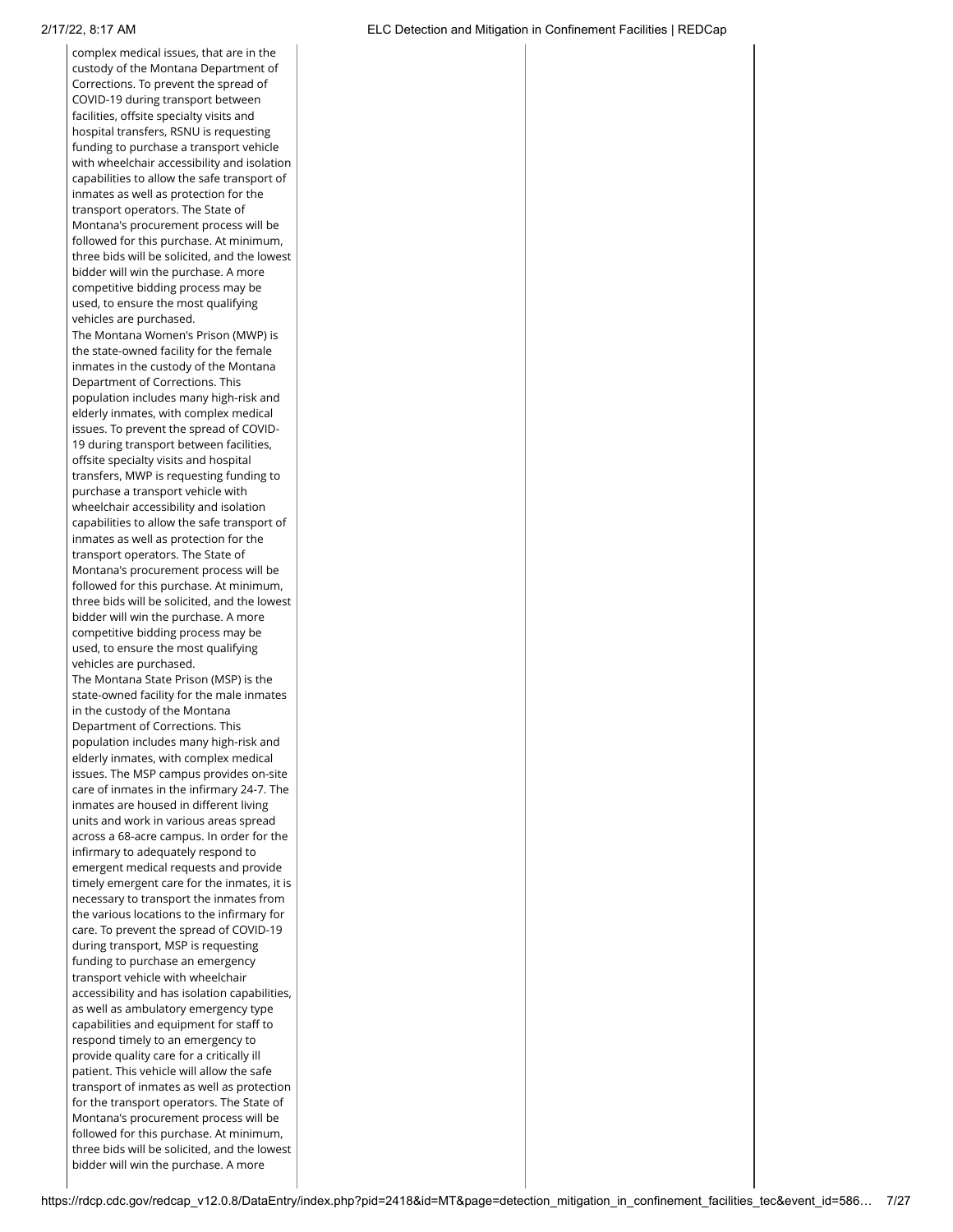# 2/17/22, 8:17 AM ELC Detection and Mitigation in Confinement Facilities | REDCap

| competitive bidding process may be<br>used, to ensure the most qualifying<br>vehicles are purchased.                                                                                                                                                                                                                                                                                                                                                                                                                                                                                                                                                        |           |                      |
|-------------------------------------------------------------------------------------------------------------------------------------------------------------------------------------------------------------------------------------------------------------------------------------------------------------------------------------------------------------------------------------------------------------------------------------------------------------------------------------------------------------------------------------------------------------------------------------------------------------------------------------------------------------|-----------|----------------------|
| Sixty (60) education tablets for Montana<br><b>Correctional Enterprises</b><br>residents/students at MSP and MWP. This<br>would include a Learning Management<br>System (LMS), and the necessary servers<br>to manage the system. During an<br>outbreak, educational hours, including<br>classroom work and training, are<br>suspended. The use of the tablets and<br>the LMS will allow these inmates to take<br>the course in their cells to prevent in-<br>person transmission of COVID-19 in<br>congregate settings. The tablets will also<br>serve to educate and train residents on<br>sanitation and minimizing the spread of<br>infectious disease. | June 2022 | <b>MCE Education</b> |
|                                                                                                                                                                                                                                                                                                                                                                                                                                                                                                                                                                                                                                                             |           |                      |
|                                                                                                                                                                                                                                                                                                                                                                                                                                                                                                                                                                                                                                                             |           |                      |
|                                                                                                                                                                                                                                                                                                                                                                                                                                                                                                                                                                                                                                                             |           |                      |

# **Strengths**

# **Weaknesses**

#### **Additional Comments**

# **Recommendations**

| The recipient provides sufficient justification for transportation vehicles with isolation capabilities with the inclusion of use of<br>vehicles, locations of utilization, as well as the scope of these efforts to ensure recommended isolation and quarantine<br>strategies. Additionally, sufficient detail is provided for tablet. |
|-----------------------------------------------------------------------------------------------------------------------------------------------------------------------------------------------------------------------------------------------------------------------------------------------------------------------------------------|
| Weaknesses                                                                                                                                                                                                                                                                                                                              |
|                                                                                                                                                                                                                                                                                                                                         |
| <b>Additional Comments</b>                                                                                                                                                                                                                                                                                                              |
| Can the original 30 tablets conduct these same tasks? Is it necessary to have an additional 60?<br>Will the polices and procedures comply with CDC correctional guidance? It may be beneficial to include the long-term potential<br>utilization of indicated materials.                                                                |
| Recommendations                                                                                                                                                                                                                                                                                                                         |
|                                                                                                                                                                                                                                                                                                                                         |
| <b>Recipient Response</b>                                                                                                                                                                                                                                                                                                               |

# 4) Implement distancing policies and support staff training to maintain distancing practices.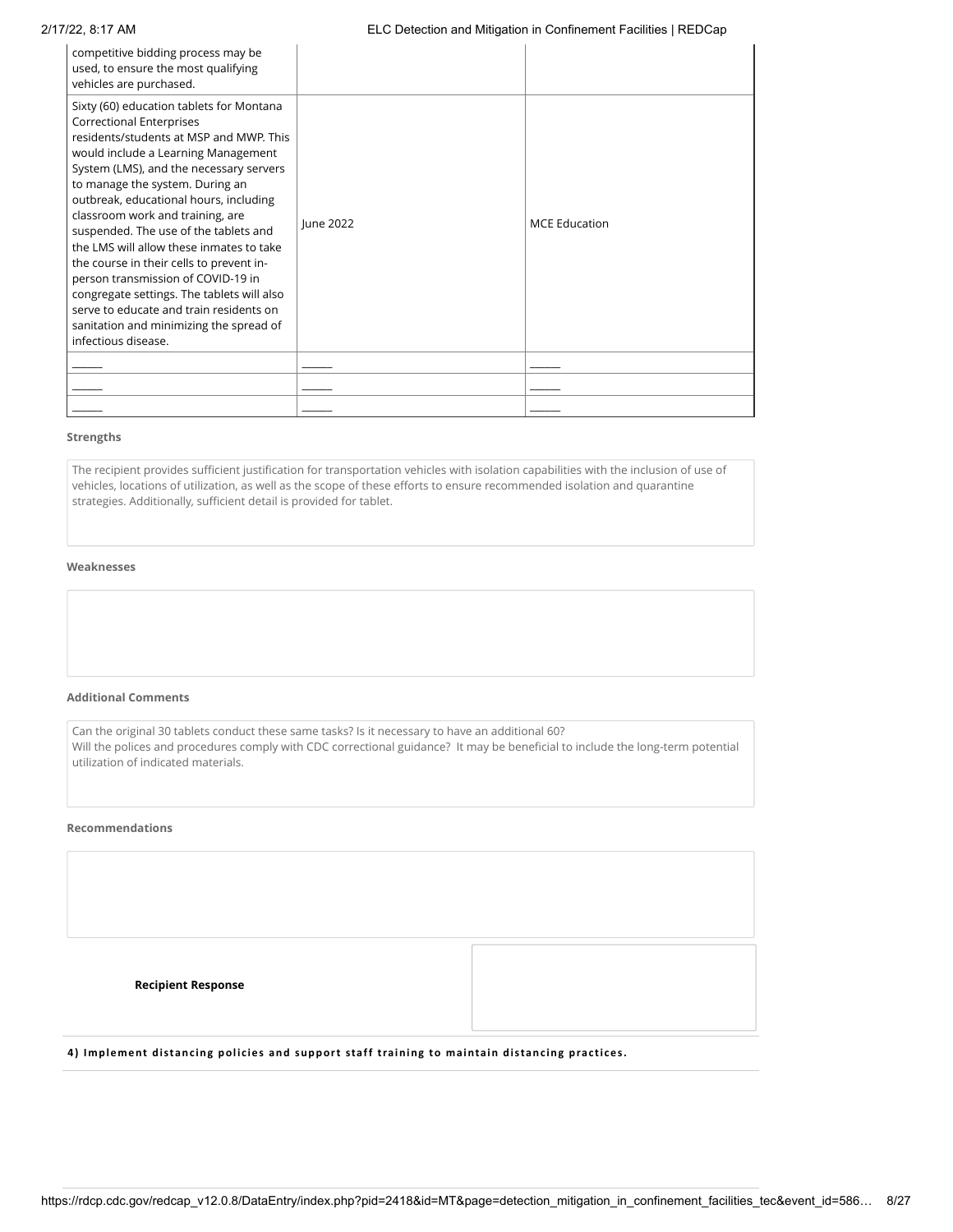### 2/17/22, 8:17 AM ELC Detection and Mitigation in Confinement Facilities | REDCap

**Implementation Plan:** To support facilities in implementing distancing policies and support staff education relating to distancing policies, the Clinical Services Division (CSD) Health Care Manager and the 6.5 FTE core team will work with all facilities to draft and/or update policies relating to distancing and will work the DOC's educational and training departments to ensure all staff receive training relating to distancing. To ensure residents are provided with proper distancing, the core group will work with onsite staff at Montana Correctional Enterprises (MCE), including Division Administrator Gayle Butler and Marisa Britton-Bostwick, Education Director, to ensure policies and protocols are drafted and/or updated relating to use of the 60 educational tablets to be used in conjunction with the Learning Management System (LMS). This will include an educational plan allowing for the continuation of education to prevent in-person transmission of COVID-19 in the congregate setting, as well as the inclusion of educational material relating to sanitation and minimizing the spread of infectious diseases. The core team and MCE will also work with DOC IT and State ITSD to ensure the necessary servers to manage the system are in place and operational.

| <b>Milestone</b>                                                                                                                                                                                                                                                                                                                                                                                                                                                                                                                                                                                                                                            | <b>Achieve By Date</b> | <b>Person Responsible</b> |
|-------------------------------------------------------------------------------------------------------------------------------------------------------------------------------------------------------------------------------------------------------------------------------------------------------------------------------------------------------------------------------------------------------------------------------------------------------------------------------------------------------------------------------------------------------------------------------------------------------------------------------------------------------------|------------------------|---------------------------|
| Sixty (60) education tablets for Montana<br><b>Correctional Enterprises</b><br>residents/students at MSP and MWP. This<br>would include a Learning Management<br>System (LMS), and the necessary servers<br>to manage the system. During an<br>outbreak, educational hours, including<br>classroom work and training, are<br>suspended. The use of the tablets and<br>the LMS will allow these inmates to take<br>the course in their cells to prevent in-<br>person transmission of COVID-19 in<br>congregate settings. The tablets will also<br>serve to educate and train residents on<br>sanitation and minimizing the spread of<br>infectious disease. | June 2022              | <b>MCE Education</b>      |
|                                                                                                                                                                                                                                                                                                                                                                                                                                                                                                                                                                                                                                                             |                        |                           |
|                                                                                                                                                                                                                                                                                                                                                                                                                                                                                                                                                                                                                                                             |                        |                           |
|                                                                                                                                                                                                                                                                                                                                                                                                                                                                                                                                                                                                                                                             |                        |                           |
|                                                                                                                                                                                                                                                                                                                                                                                                                                                                                                                                                                                                                                                             |                        |                           |

#### **Strengths**

The recipient provides multi-use opportunities for the tablets- extending the scope of their potential use.

#### **Weaknesses**

#### **Additional Comments**

Will the polices and procedures comply with CDC correctional guidance? Is there a plan to measure/evaluate the training across facilities? The language related to the laptops is same as #3

#### **Recommendations**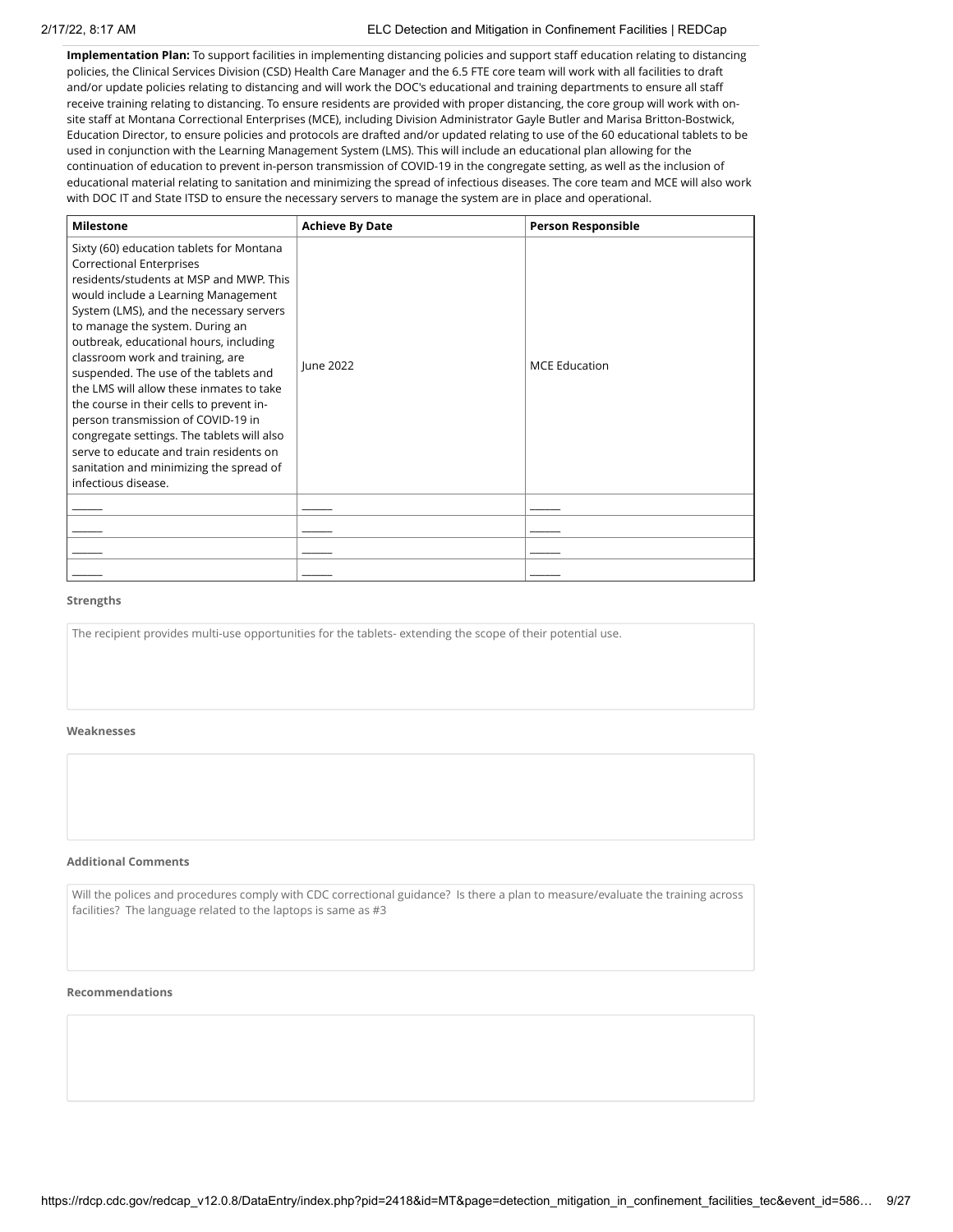**Recipient Response**

5) Support staffing strategies that reduce the risk of virus transmission (e.g., organize staff assignments so that **the same staff are assigned to the same areas of the fac ility over time).**

**Implementation Plan:** To support staffing strategies that reduce the risk of virus transmission, the Clinical Services Division (CSD) Health Care Manager and the 6.5 FTE core team will work with Montana State Prison's on-site maintenance staff, warden and MCE administrator and the State's Architecture and Engineering department to draft an RFP for the purchase of heating, ventilating and/or air conditioning (HVAC) within the MSP infirmary and Montana Correctional Enterprises (MCE) laundry facility. The core team will work with on-site wardens/administrators to ensure security measures are in place prior to beginning the project. The core team will provide on-going updates to on-site staff and the project may require a plan to temporarily move staff from the infirmary and/or laundry area during the HVAC project. The core team will track timelines and progress of the HVAC project to ensure properly functioning systems are in place to protect staff and residents from airborne pathogens and minimize the risk for transmission of airborne pathogens from infected staff and/or residents.

To further support strategies that reduce the risk of transmission, the core group will work with on-site staff at MCE including Division Administrator Gayle Butler and Marisa Britton-Bostwick, Education Director, to ensure policies and protocols are drafted and/or updated relating to use of the 60 educational tablets to be used in conjunction with the Learning Management System (LMS). This will include an educational plan allowing for the continuation of education to prevent in-person transmission of COVID-19 in the congregate setting, as well as the inclusion of educational material relating to sanitation and minimizing the spread of infectious diseases. The core team and MCE will also work with DOC IT and State ITSD to ensure the necessary servers to manage the system are in place and operational.

| <b>Milestone</b>                                                                                                                                                                                                                                                                                                                                                                                                                                                                                                                                                                                                                                                                                                                                                         | <b>Achieve By Date</b> | <b>Person Responsible</b> |
|--------------------------------------------------------------------------------------------------------------------------------------------------------------------------------------------------------------------------------------------------------------------------------------------------------------------------------------------------------------------------------------------------------------------------------------------------------------------------------------------------------------------------------------------------------------------------------------------------------------------------------------------------------------------------------------------------------------------------------------------------------------------------|------------------------|---------------------------|
| Air handling system at Montana State<br>Prison Medical Infirmary, Deer Lodge,<br>Montana. There is no means of properly<br>heating, ventilating or air conditioning<br>(HVAC) the health care facility. HVAC<br>systems are designed to remove<br>contaminated air, facilitate air-handling<br>requirements to protect susceptible staff<br>and residents from airborne pathogens<br>and minimize the risk for transmission of<br>airborne pathogens from infected staff<br>and/or residents. Inmates reside and<br>staff work in the infirmary without<br>properly functioning ventilation. As a<br>result, there is a greater risk of staff and<br>inmates acquiring the COVID-19 virus.<br>Full HVAC system including vents, fans,<br>duct work for air purification. | <b>lune 2022</b>       | <b>MSP Maintenance</b>    |
| Air handling system at Montana<br>Correctional Enterprises Laundry Facility<br>at Montana State Prison, Deer Lodge,<br>Montana. The current system is not<br>properly functioning and is not<br>repairable. HVAC systems are designed to<br>remove contaminated air, facilitate air-<br>handling requirements to protect<br>susceptible staff and residents from<br>airborne pathogens and minimize the<br>risk for transmission of airborne<br>pathogens from infected staff and/or<br>residents. Inmates and staff work in<br>these locations without properly<br>functioning ventilation. As a result, there<br>is a greater risk of staff and inmates<br>acquiring the COVID-19 virus.                                                                               | June 2022              | <b>MCE Maintenance</b>    |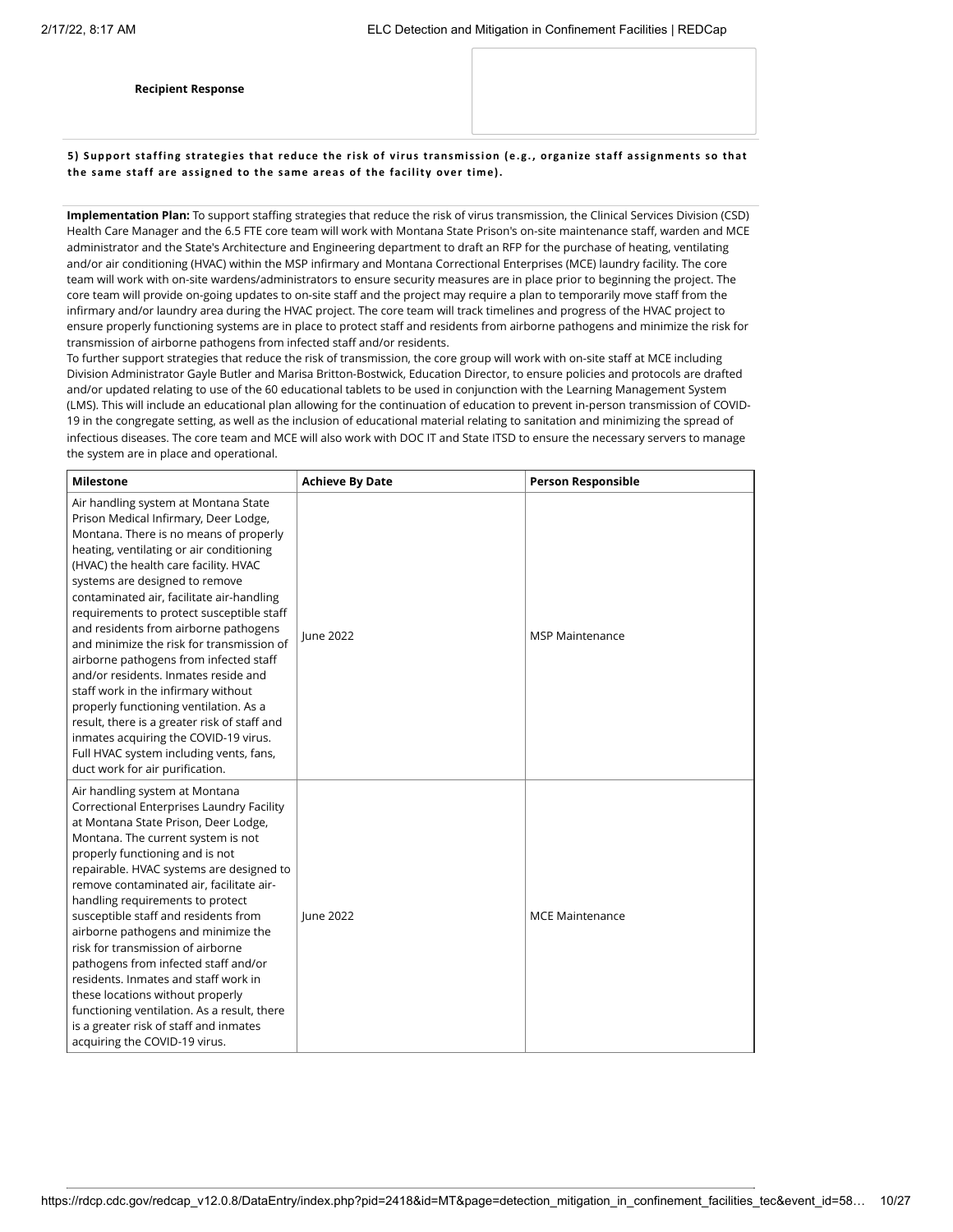| Sixty (60) education tablets for Montana<br><b>Correctional Enterprises</b><br>residents/students at MSP and MWP. This<br>would include a Learning Management<br>System (LMS), and the necessary servers<br>to manage the system. During an<br>outbreak, educational hours, including<br>classroom work and training, are<br>suspended. The use of the tablets and<br>the LMS will allow these inmates to take<br>the course in their cells to prevent in-<br>person transmission of COVID-19 in<br>congregate settings. The tablets will also<br>serve to educate and train residents on<br>sanitation and minimizing the spread of<br>infectious disease. | <b>lune 2022</b> | <b>MCE Education</b> |
|-------------------------------------------------------------------------------------------------------------------------------------------------------------------------------------------------------------------------------------------------------------------------------------------------------------------------------------------------------------------------------------------------------------------------------------------------------------------------------------------------------------------------------------------------------------------------------------------------------------------------------------------------------------|------------------|----------------------|
|                                                                                                                                                                                                                                                                                                                                                                                                                                                                                                                                                                                                                                                             |                  |                      |
|                                                                                                                                                                                                                                                                                                                                                                                                                                                                                                                                                                                                                                                             |                  |                      |

it's pertinence to the funding usage. Additionally, the proposal provides detailed information on those responsible for the implementation of the system.

#### **Weaknesses**

### **Additional Comments**

#### **Recommendations**

| The recipient proposal for updating the HVAC system is sufficient with a detailed plan and supporting evidence for the need and<br>it's pertinence to the funding usage. Additionally, the proposal provides detailed information on those responsible for the<br>implementation of the system. |
|-------------------------------------------------------------------------------------------------------------------------------------------------------------------------------------------------------------------------------------------------------------------------------------------------|
| Weaknesses                                                                                                                                                                                                                                                                                      |
| Purchase of the "germ-resistant" paint may be outside the scope of the ELC COVID funding.                                                                                                                                                                                                       |
|                                                                                                                                                                                                                                                                                                 |
| <b>Additional Comments</b>                                                                                                                                                                                                                                                                      |
| Will the polices and procedures comply with CDC correctional guidance?                                                                                                                                                                                                                          |
|                                                                                                                                                                                                                                                                                                 |
| Recommendations                                                                                                                                                                                                                                                                                 |
|                                                                                                                                                                                                                                                                                                 |
|                                                                                                                                                                                                                                                                                                 |
| <b>Recipient Response</b>                                                                                                                                                                                                                                                                       |
| 6) Support transportation policies and practices consistent with recommendations to reduce transmission.                                                                                                                                                                                        |
|                                                                                                                                                                                                                                                                                                 |

## **6) Support transportation poli c ies and prac ti ces consistent with recommendations to reduce transmission.**

**Implementation Plan:** To support and implement transportation policies and procedures consistent with recommendations to reduce transmission of a virus, the Clinical Services Manager and core team will work with facilities to draft policies and procedures and educate staff about the policies. The final policies and procedures will be posted to ensure all staff are aware of the new and/or updated policies and procedures.

| Milestone                                                                                                                                                                                                  | <b>Achieve By Date</b> | <b>Person Responsible</b> |
|------------------------------------------------------------------------------------------------------------------------------------------------------------------------------------------------------------|------------------------|---------------------------|
| Three (3) transportation vehicles with<br>isolation capabilities to isolate inmates<br>from the van operators to prevent the<br>spread of COVID-19 during transport<br>between facilities. Three transport | June 2022              | DOC Clinical Services     |

https://rdcp.cdc.gov/redcap\_v12.0.8/DataEntry/index.php?pid=2418&id=MT&page=detection\_mitigation\_in\_confinement\_facilities\_tec&event\_id=58... 11/27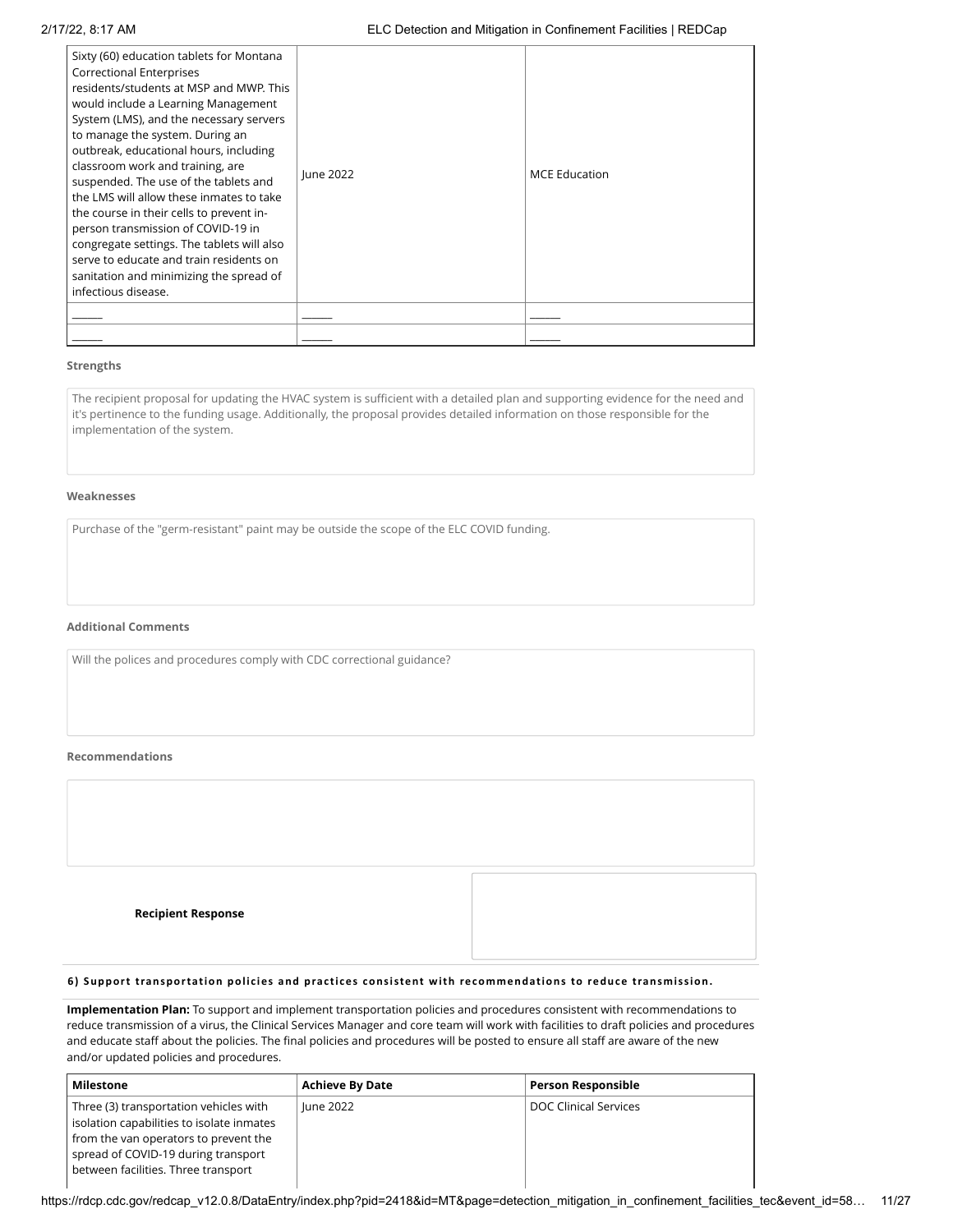vehicles are needed for three of the facilities listed here: Riverside Special Needs Unit (RSNU), Montana State Prison, and Montana Women's Prison. The Riverside Special Needs Unit (RSNU) is the state-owned facility for the male high-risk and elderly inmates, with complex medical issues, that are in the custody of the Montana Department of Corrections. To prevent the spread of COVID-19 during transport between facilities, offsite specialty visits and hospital transfers, RSNU is requesting funding to purchase a transport vehicle with wheelchair accessibility and isolation capabilities to allow the safe transport of inmates as well as protection for the transport operators. The State of Montana's procurement process will be followed for this purchase. At minimum, three bids will be solicited, and the lowest bidder will win the purchase. A more competitive bidding process may be used, to ensure the most qualifying vehicles are purchased.

The Montana Women's Prison (MWP) is the state-owned facility for the female inmates in the custody of the Montana Department of Corrections. This population includes many high-risk and elderly inmates, with complex medical issues. To prevent the spread of COVID-19 during transport between facilities, offsite specialty visits and hospital transfers, MWP is requesting funding to purchase a transport vehicle with wheelchair accessibility and isolation capabilities to allow the safe transport of inmates as well as protection for the transport operators. The State of Montana's procurement process will be followed for this purchase. At minimum, three bids will be solicited, and the lowest bidder will win the purchase. A more competitive bidding process may be used, to ensure the most qualifying vehicles are purchased. The Montana State Prison (MSP) is the state-owned facility for the male inmates in the custody of the Montana Department of Corrections. This population includes many high-risk and elderly inmates, with complex medical issues. The MSP campus provides on-site care of inmates in the infirmary 24-7. The inmates are housed in different living units and work in various areas spread across a 68-acre campus. In order for the infirmary to adequately respond to emergent medical requests and provide timely emergent care for the inmates, it is necessary to transport the inmates from the various locations to the infirmary for care. To prevent the spread of COVID-19 during transport, MSP is requesting funding to purchase an emergency transport vehicle with wheelchair accessibility and has isolation capabilities, as well as ambulatory emergency type capabilities and equipment for staff to respond timely to an emergency to provide quality care for a critically ill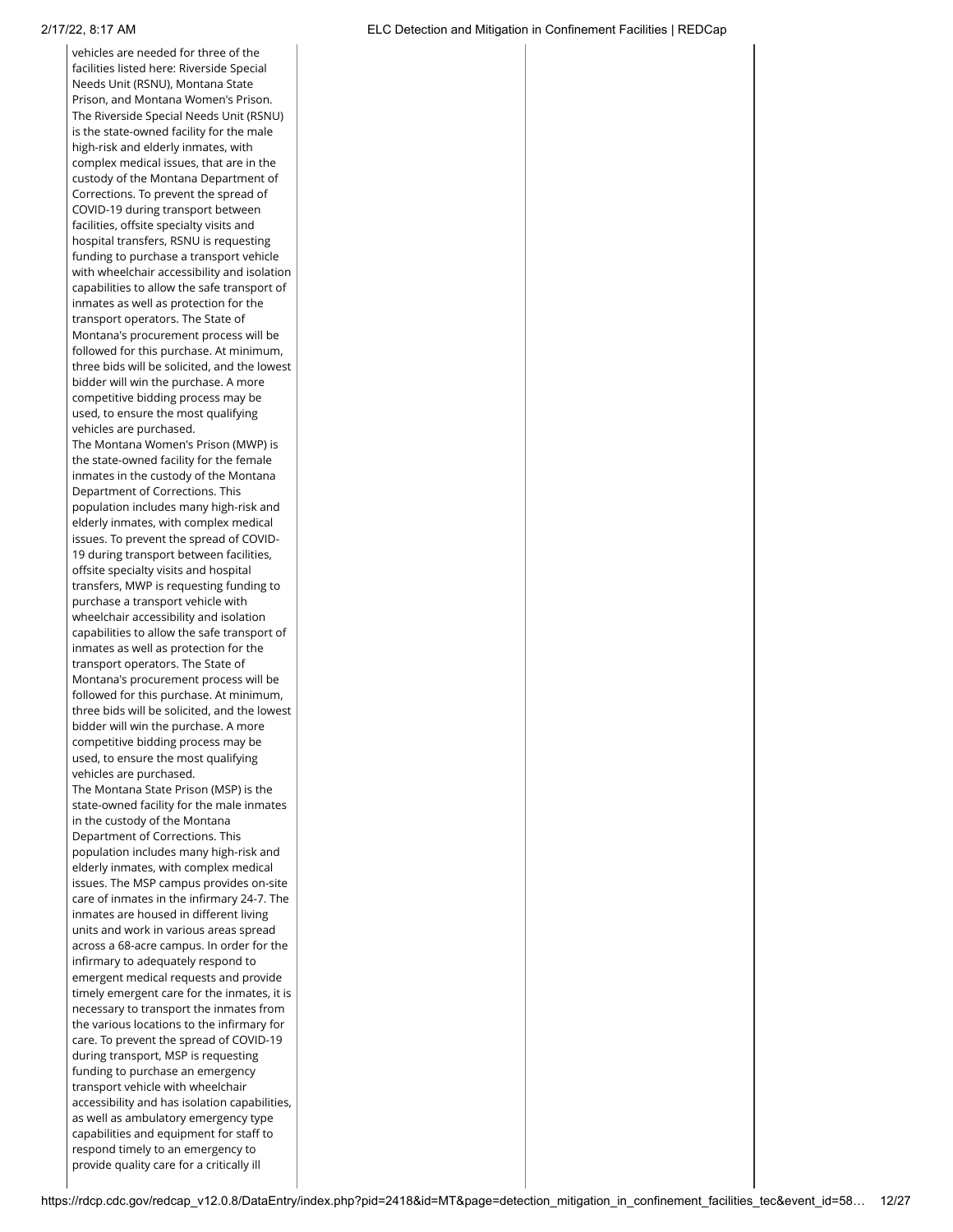# 2/17/22, 8:17 AM ELC Detection and Mitigation in Confinement Facilities | REDCap

| patient. This vehicle will allow the safe<br>transport of inmates as well as protection<br>for the transport operators. The State of<br>Montana's procurement process will be<br>followed for this purchase. At minimum,<br>three bids will be solicited, and the lowest<br>bidder will win the purchase. A more<br>competitive bidding process may be<br>used, to ensure the most qualifying<br>vehicles are purchased. |  |
|--------------------------------------------------------------------------------------------------------------------------------------------------------------------------------------------------------------------------------------------------------------------------------------------------------------------------------------------------------------------------------------------------------------------------|--|
|                                                                                                                                                                                                                                                                                                                                                                                                                          |  |
|                                                                                                                                                                                                                                                                                                                                                                                                                          |  |
|                                                                                                                                                                                                                                                                                                                                                                                                                          |  |
|                                                                                                                                                                                                                                                                                                                                                                                                                          |  |

# **Strengths**

#### **Weaknesses**

# **Additional Comments**

Will the polices and procedures comply with CDC correctional guidance?

# **Recommendations**

| <b>Recipient Response</b> |  |
|---------------------------|--|

# **7) Implement visitor poli c ies consistent with recommendations to reduce virus risk.**

### **Implementation Plan:** \_\_\_\_\_\_

| Milestone | Achieve By Date | Person Responsible |
|-----------|-----------------|--------------------|
|           |                 |                    |
|           |                 |                    |
|           |                 |                    |
|           |                 |                    |
|           |                 |                    |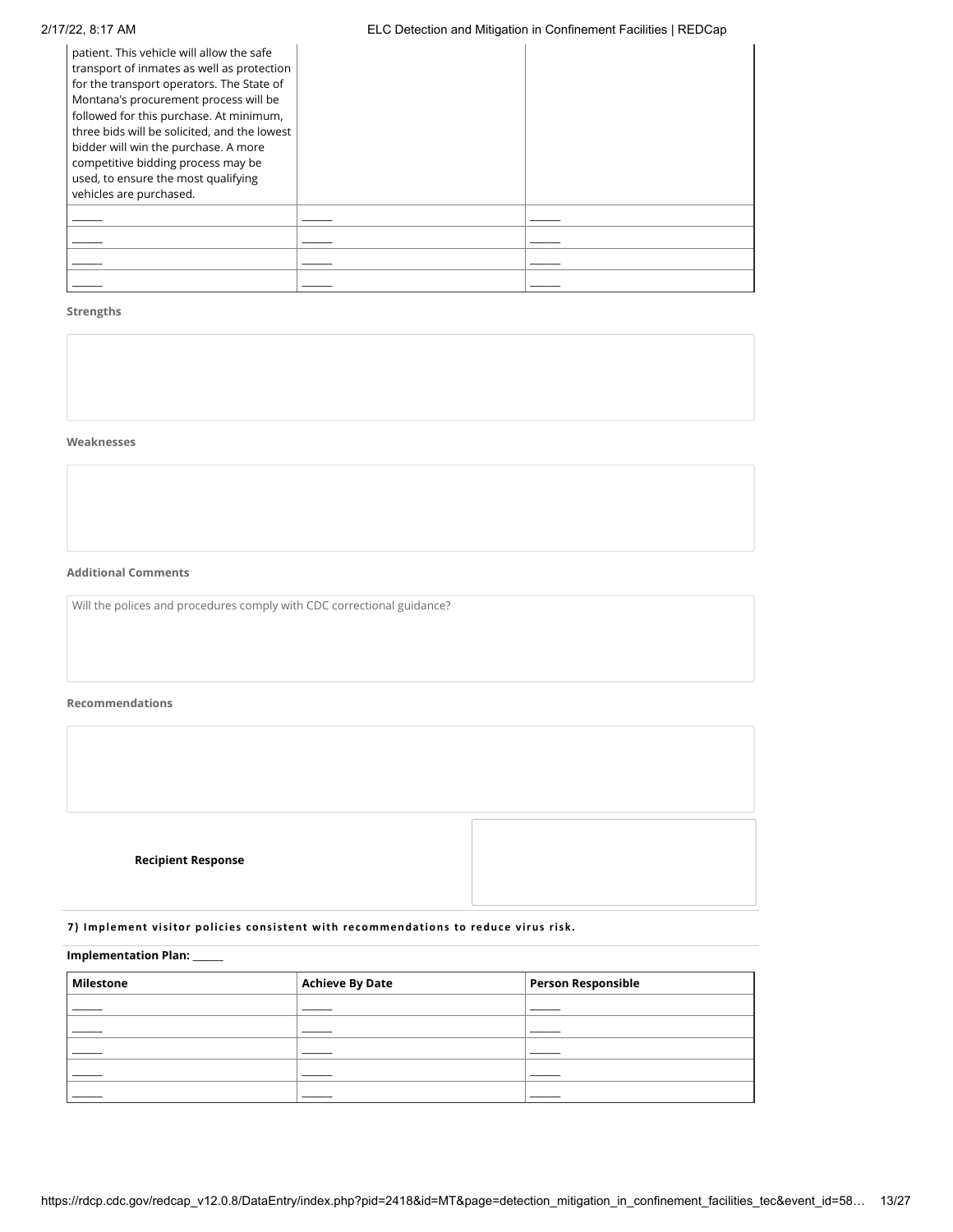#### **Weaknesses**

**Additional Comments**

**Recommendations**

#### **8) Implementation of infec tion control prac ti ces inside fac ilities.**

**Implementation Plan:** To ensure implementation of infection control practices are followed inside DOC facilities, the Clinical Services Division (CSD) Health Care Manager and core team will educate staff and residents about upcoming projects relating to infection control.

To ensure implementation of infection control practices inside facilities, the CSD Health Care Manager and 6.5 FTE core team will be work with staff at MSP, MWP, PHCF, and RSNU to draft and/or update policies and procedures relating to infection control practices within the facilities. The core group will work with on-site staff to determine proper placement for temperature kiosks and walk-through temperature scanners which are placed in areas that will provide infection control practices within the facilities. To ensure infection control practices inside facilities are provided, the CSD Health Care Manager and the 6.5 FTE core team will work with MSP on-site maintenance staff, warden and Montana Correctional Enterprises (MCE) administrator and the State's Architecture and Engineering department to draft an RFP for the purchase of heating, ventilating and/or air conditioning (HVAC) within the MSP infirmary and MCE laundry facility. The core team will work with on-site wardens/administrators to ensure security measures are in place prior to beginning the project. The core team will provide on-going updates to on-site staff and the project may require a plan to temporarily move staff from the infirmary and/or laundry area during the HVAC project. The core team will track timelines and progress of the HVAC project to ensure properly functioning systems are in place to protect staff and residents from airborne pathogens and minimize the risk for transmission of airborne pathogens from infected staff and/or residents. To ensure infection control practices are provided within the facilities, the core group will work with on-site staff at MCE, including Division Administrator Gayle Butler and Marisa Britton-Bostwick, Education Director to ensure policies and protocols are drafted and/or updated relating to use of the 60 educational tablets to be used in conjunction with the Learning Management System (LMS). This will include an educational plan allowing for the continuation of education to prevent in-person transmission of COVID-19 in the congregate setting, as well as the inclusion of educational material relating to sanitation and minimizing the spread of infectious diseases. The core team and MCE will also work with DOC IT and State ITSD to ensure the necessary servers to manage the system are in place and operational.

To conduct COVID-19 testing and contact tracing within DOC congregate living facilities, the CSD Health Care Manager will hire 6.5 FTE that will work at locations around the state, including MSP, MWP, PHCF and RSNU. This core group will be responsible for and work collaboratively to draft and/or update policies and procedures relating to infection control practices within DOC facilities. The core team will purchase 30 tablets for residents to self-report signs and/or symptoms of COVID and request diagnostic and screening testing. Additionally, the core team will identify educational material to provide residents relating to infection control practices and how the residents can help minimize the spread of infectious disease. The Quality Assurance FTE will draft timelines to ensure the implementation plan is being adhered to and will provide quality improvement measures on all aspects of the plan.

| Milestone | Achieve By Date | <b>Person Responsible</b> |
|-----------|-----------------|---------------------------|
|-----------|-----------------|---------------------------|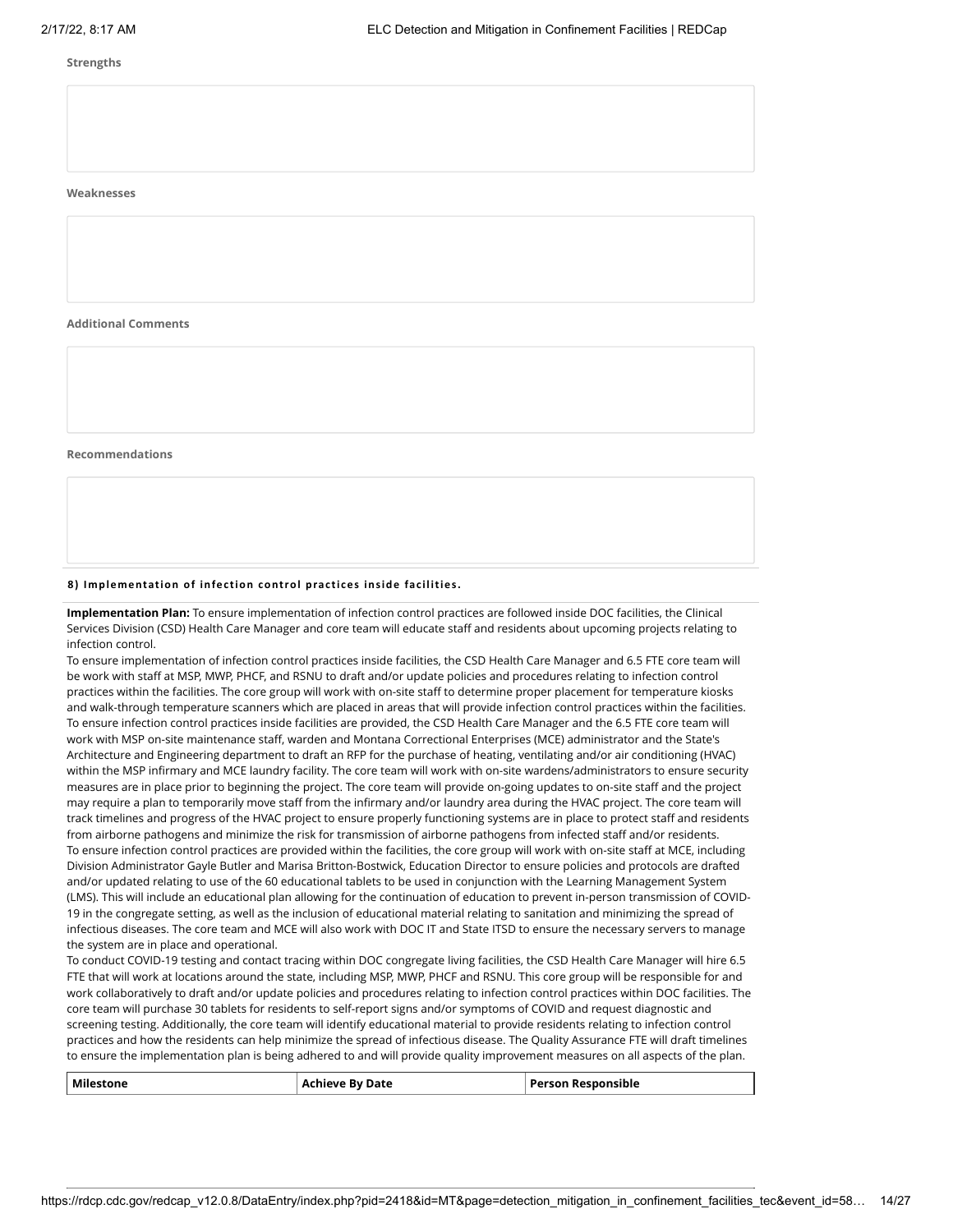| 10 temperature screening kiosks and<br>walk-through temperature scanners will<br>assist facilities in establishing and<br>implementing diagnostic and screening<br>testing programs for residents, staff and<br>visitors.                                                                                                                                                                                                                                                                                                                                                                                                                                                                                                                                                | June 2022 | <b>DOC Clinical Services</b> |
|--------------------------------------------------------------------------------------------------------------------------------------------------------------------------------------------------------------------------------------------------------------------------------------------------------------------------------------------------------------------------------------------------------------------------------------------------------------------------------------------------------------------------------------------------------------------------------------------------------------------------------------------------------------------------------------------------------------------------------------------------------------------------|-----------|------------------------------|
| Air handling system at Montana State<br>Prison Medical Infirmary, Deer Lodge,<br>Montana. There is no means of properly<br>heating, ventilating or air conditioning<br>(HVAC) the health care facility. HVAC<br>systems are designed to remove<br>contaminated air, facilitate air-handling<br>requirements to protect susceptible staff<br>and residents from airborne pathogens<br>and minimize the risk for transmission of<br>airborne pathogens from infected staff<br>and/or residents. Inmates reside and<br>staff work in the infirmary without<br>properly functioning ventilation. As a<br>result, there is a greater risk of staff and<br>inmates acquiring the COVID-19 virus.<br>Full HVAC system including vents, fans,<br>duct work for air purification. | June 2022 | <b>MSP Maintenance</b>       |
| Air handling system at Montana<br>Correctional Enterprises Laundry Facility<br>at Montana State Prison, Deer Lodge,<br>Montana. The current system is not<br>properly functioning and is not<br>repairable. HVAC systems are designed to<br>remove contaminated air, facilitate air-<br>handling requirements to protect<br>susceptible staff and residents from<br>airborne pathogens and minimize the<br>risk for transmission of airborne<br>pathogens from infected staff and/or<br>residents. Inmates and staff work in<br>these locations without properly<br>functioning ventilation. As a result, there<br>is a greater risk of staff and inmates<br>acquiring the COVID-19 virus.                                                                               | June 2022 | <b>MCE Maintenance</b>       |
| Thirty (30) tablets for residents to request<br>diagnostic and screening testing. Access<br>to the tablets will allow residents to notify<br>staff earlier reducing the risk of<br>transmission of the virus to other<br>residents and will allow an earlier<br>response time to perform contact tracing.<br>The tablets will improve the facility's<br>preparedness and response efforts. The<br>tablets will also serve to educate and<br>train residents on sanitation and<br>minimizing the spread of infectious<br>disease.                                                                                                                                                                                                                                         | June 2022 | <b>DOC Clinical Services</b> |
|                                                                                                                                                                                                                                                                                                                                                                                                                                                                                                                                                                                                                                                                                                                                                                          |           |                              |

The recipient offers detailed proposal justifying their usage of the funding.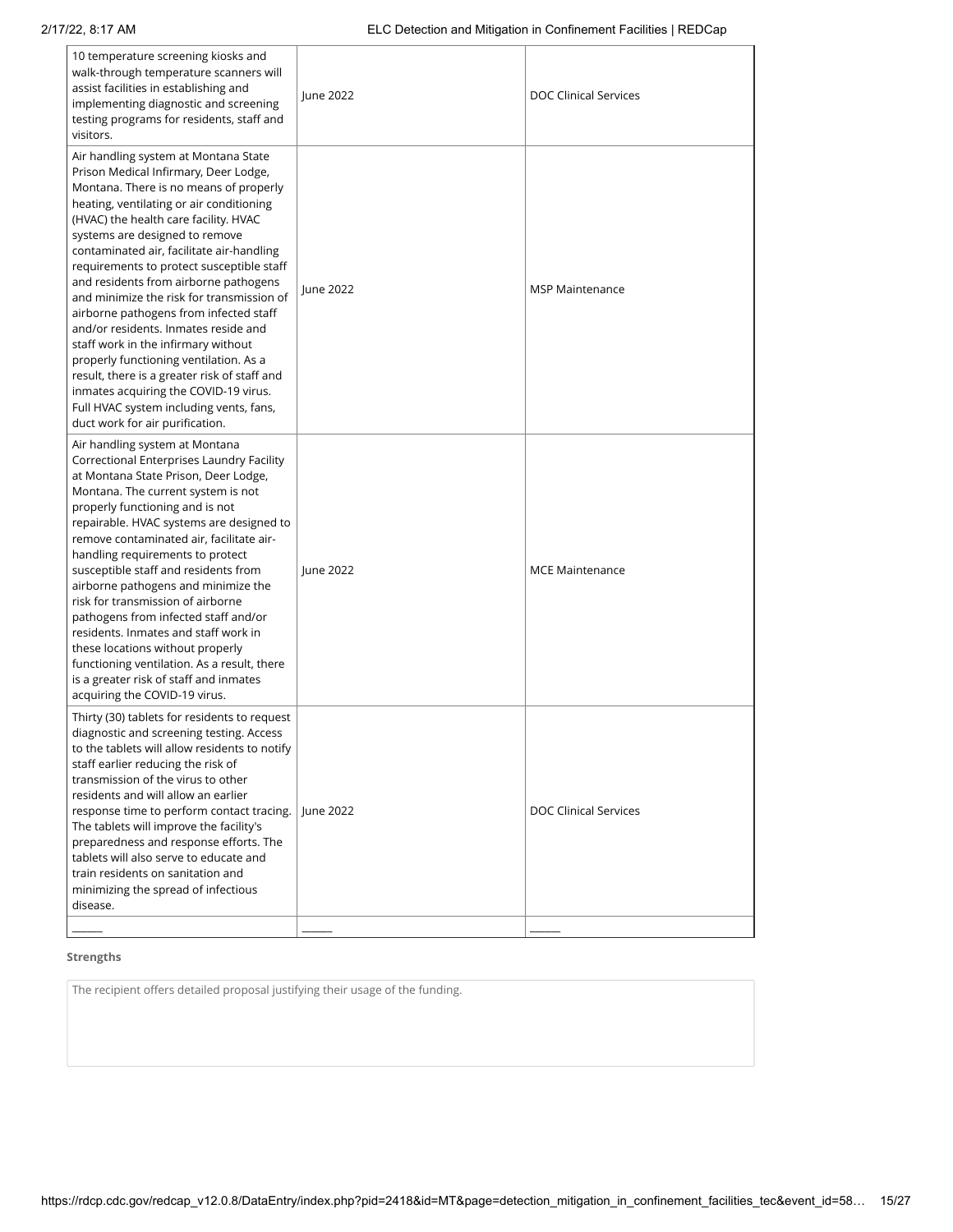#### **Weaknesses**

### **Additional Comments**

Again, recipient's proposal is repetitive to previous activities already stated.

#### **Recommendations**

| <b>Recipient Response</b> |  |
|---------------------------|--|
|                           |  |
|                           |  |
|                           |  |
|                           |  |
|                           |  |
|                           |  |
|                           |  |
|                           |  |
|                           |  |
|                           |  |
|                           |  |
|                           |  |
|                           |  |

# **9) Develop and implement procedures and systems to improve confinement fac ility preparedness and response efforts.**

**Implementation Plan:** To develop and implement procedures and systems to improve confinement facility preparedness and response efforts, the Clinical Services Division (CSD) Health Care Manager and core team will work with the Department of Public Health and Human Services (DPHHS), State ITSD, and the DOC's electronic health care record vendor, TechCare, to identify state public health reporting systems, collaborate to interface systems to ensure response efforts of reporting communicable disease and viruses and to quickly report contact tracing efforts. The DOC core team will also work with DPHHS to ensure all staff are properly trained in the system. In addition, the core group will work with on-site staff at MSP to ensure a generator is placed in the proper location and allows for the use of equipment to conduct testing and contact tracing within the congregate living facilities in the event of a power outage.

The core team will purchase 30 tablets for residents to self-report signs and/or symptoms of COVID and request diagnostic and screening testing. The core team will work with TechCare and Edovo to ensure proper connectivity and interfaces exist between the two companies. Additionally, the core team will identify educational material to provide residents about efforts to improve preparedness and response efforts. The Quality Assurance FTE will draft timelines to ensure the implementation plan is being adhered to and will provide quality improvement measures on all aspects of the plan.

To further develop and implement procedures and systems to improve preparedness and response efforts, the CSD Health Care Manager, core team and state purchasing agent will draft an RFP identifying a small emergency response vehicle which will allow isolation and transportation of residents within the facility and provide less contact with other residents.

The CSD Health Care Manager and the 6.5 FTE core team will work with all facilities to draft and/or update policies relating to improving preparedness and response efforts. The team will work the DOC's educational and training departments to ensure all staff receive training relating to preparedness and response efforts. To ensure improving preparedness, the core group will work with on-site staff at Montana Correctional Enterprises (MCE), including Division Administrator Gayle Butler and Marisa Britton-Bostwick, Education Director to ensure policies and protocols are drafted and/or updated relating to use of the 60 educational tablets to be used in conjunction with the Learning Management System (LMS). This will include an educational plan allowing for the continuation of education to prevent in-person transmission of COVID-19 in the congregate setting, as well as the inclusion of educational material relating to sanitation, minimizing the spread of infectious diseases and the department's efforts to improve preparedness and response efforts. The core team and MCE will also work with DOC IT and State ITSD to ensure the necessary servers to manage the system are in place and operational.

| <b>Milestone</b> | <b>Achieve By Date</b> | <b>Person Responsible</b> |
|------------------|------------------------|---------------------------|
|                  |                        |                           |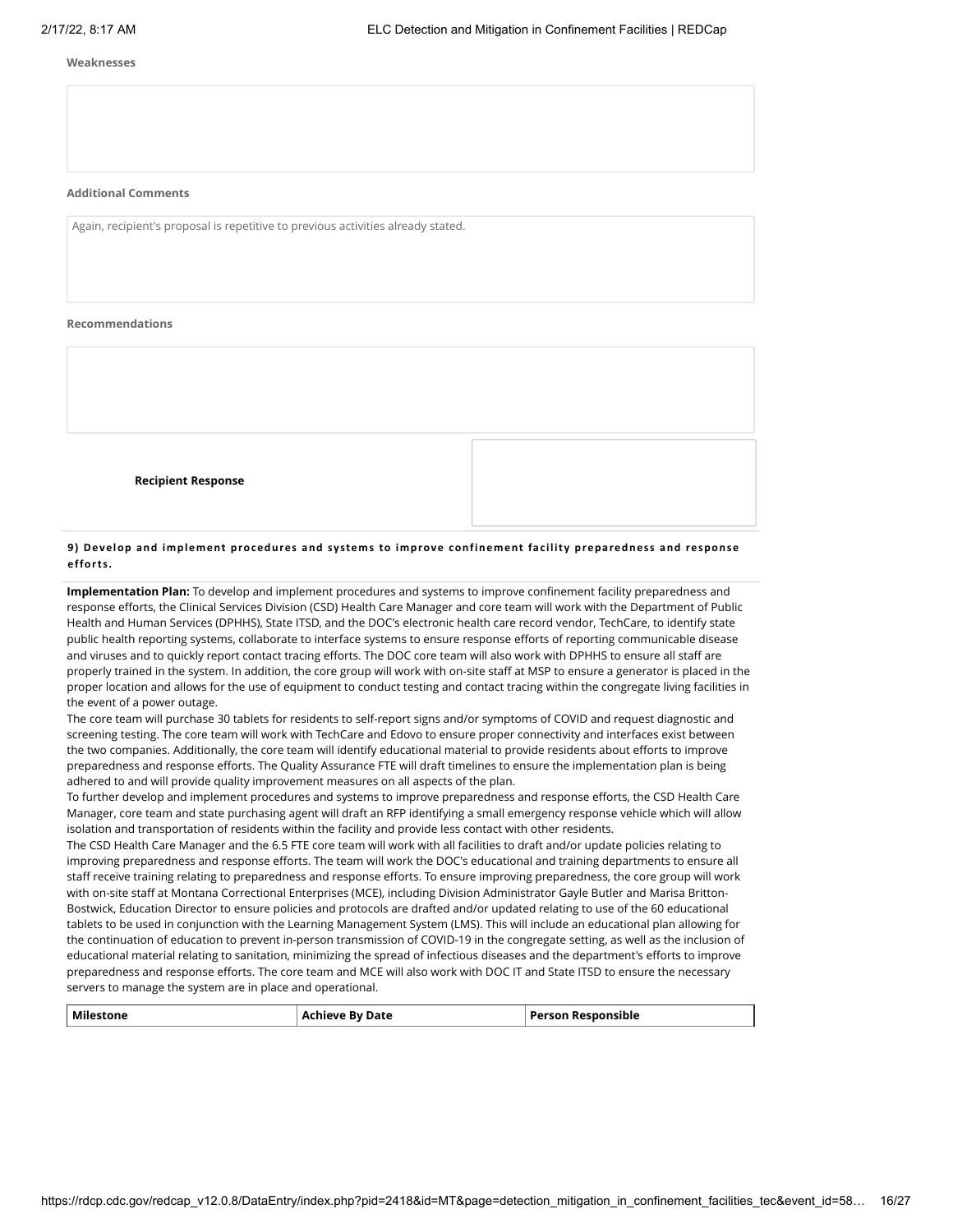| The Montana State Prison (MSP) has<br>developed a plan to improve confinement<br>facility preparedness and response<br>efforts to respond and mitigate the<br>spread of a virus. In order to support<br>these practices, especially during an<br>emergency power outage, MSP would like<br>to request the use of these funds to<br>purchase a generator. The MSP will need<br>the generator to operate the equipment<br>used to screen inmates, staff and visitors<br>to help reduce the virus risk within a<br>congregate setting. The generator is also<br>needed in emergencies to operate the<br>sanitization equipment, lighting for<br>diagnostic and screening testing, and<br>telephones for contact tracing. In order<br>for MSP to meet inmate needs resulting<br>from COVID-19-related limited/restricted<br>mobility and/or access to the facility, MSP<br>has made significant investment into the<br>equipment and infrastructure needed to<br>utilize video conferencing technology and<br>other measures for attorney/client<br>purposes, court appearances, family<br>visiting, programming and telehealth.<br>MSP would, however, be unable to<br>provide uninterrupted services during an<br>emergency power outage without the<br>generator. It is also essential to have back<br>up power supply for offenders who are ill<br>and requiring the use of equipment to<br>main their health status, equipment such<br>as oxygen concentrators, which with<br>Covid-19 the demand for oxygen use in<br>the infected patients has increased<br>tenfold. Without the ability to provide<br>uninterrupted power and delivery of<br>needed medical treatments, poor patient<br>outcomes may occur. The State of<br>Montana's procurement process will be<br>followed for this purchase. At a<br>minimum, three bids will be solicited, and<br>the lowest bidder will win the purchase.<br>In addition, the Clinical Services Division<br>(CSD) Health Care Manager and the core<br>team will work with on-site staff at MSP<br>to ensure a generator is placed in the<br>proper location and allows for the use of<br>the sanitizing equipment, power for<br>diagnostic and screening testing, contact<br>tracing, programming and telehealth<br>within the congregate living facilities in<br>the event of a power outage.<br>One small emergency response vehicle to | June 2022 | MSP Warehouse                |
|-------------------------------------------------------------------------------------------------------------------------------------------------------------------------------------------------------------------------------------------------------------------------------------------------------------------------------------------------------------------------------------------------------------------------------------------------------------------------------------------------------------------------------------------------------------------------------------------------------------------------------------------------------------------------------------------------------------------------------------------------------------------------------------------------------------------------------------------------------------------------------------------------------------------------------------------------------------------------------------------------------------------------------------------------------------------------------------------------------------------------------------------------------------------------------------------------------------------------------------------------------------------------------------------------------------------------------------------------------------------------------------------------------------------------------------------------------------------------------------------------------------------------------------------------------------------------------------------------------------------------------------------------------------------------------------------------------------------------------------------------------------------------------------------------------------------------------------------------------------------------------------------------------------------------------------------------------------------------------------------------------------------------------------------------------------------------------------------------------------------------------------------------------------------------------------------------------------------------------------------------------------------------------------------------------------------------------------------------------------------------------------|-----------|------------------------------|
| isolate and transport residents to the<br>area of quarantine and isolation. By<br>transporting via emergency response<br>vehicle, this will ensure less contact with<br>other residents of the facility.                                                                                                                                                                                                                                                                                                                                                                                                                                                                                                                                                                                                                                                                                                                                                                                                                                                                                                                                                                                                                                                                                                                                                                                                                                                                                                                                                                                                                                                                                                                                                                                                                                                                                                                                                                                                                                                                                                                                                                                                                                                                                                                                                                            | June 2022 | <b>DOC Clinical Services</b> |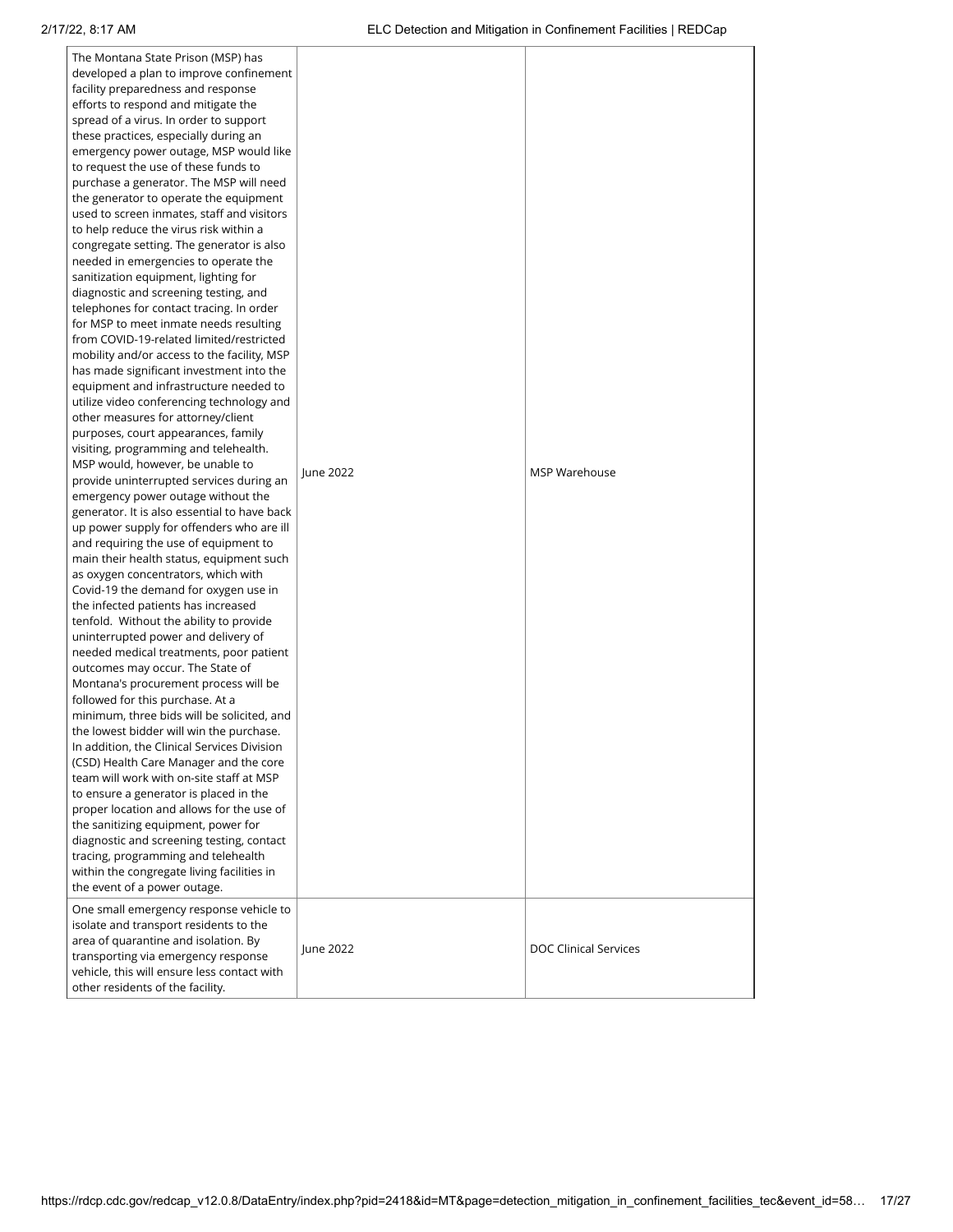| Thirty (30) tablets for residents to request<br>diagnostic and screening testing. Access<br>to the tablets will allow residents to notify<br>staff earlier reducing the risk of<br>transmission of the virus to other<br>residents and will allow an earlier<br>response time to perform contact tracing.<br>June 2022<br><b>DOC Clinical Services</b><br>The tablets will improve the facility's<br>preparedness and response efforts. The<br>tablets will also serve to educate and<br>train residents on sanitation and<br>minimizing the spread of infectious<br>disease.<br>Sixty (60) education tablets for Montana<br><b>Correctional Enterprises</b><br>residents/students at MSP and MWP. This<br>would include a Learning Management<br>System (LMS), and the necessary servers<br>to manage the system. During an<br>outbreak, educational hours, including<br>classroom work and training, are<br>lune 2022<br><b>MCE Education</b><br>suspended. The use of the tablets and<br>the LMS will allow these inmates to take<br>the course in their cells to prevent in-<br>person transmission of COVID-19 in<br>congregate settings. The tablets will also<br>serve to educate and train residents on<br>sanitation and minimizing the spread of<br>infectious disease. |  |  |
|-----------------------------------------------------------------------------------------------------------------------------------------------------------------------------------------------------------------------------------------------------------------------------------------------------------------------------------------------------------------------------------------------------------------------------------------------------------------------------------------------------------------------------------------------------------------------------------------------------------------------------------------------------------------------------------------------------------------------------------------------------------------------------------------------------------------------------------------------------------------------------------------------------------------------------------------------------------------------------------------------------------------------------------------------------------------------------------------------------------------------------------------------------------------------------------------------------------------------------------------------------------------------------------|--|--|
|                                                                                                                                                                                                                                                                                                                                                                                                                                                                                                                                                                                                                                                                                                                                                                                                                                                                                                                                                                                                                                                                                                                                                                                                                                                                                   |  |  |
|                                                                                                                                                                                                                                                                                                                                                                                                                                                                                                                                                                                                                                                                                                                                                                                                                                                                                                                                                                                                                                                                                                                                                                                                                                                                                   |  |  |

#### **Weaknesses**

#### **Additional Comments**

Please see above, again, this is repetitive. Is there a need for emergency response vehicle in addition to the three transportation vehicles? And, in both cases, which facilities will have access to the vehicles.

#### **Recommendations**

| <b>Recipient Response</b> |  |
|---------------------------|--|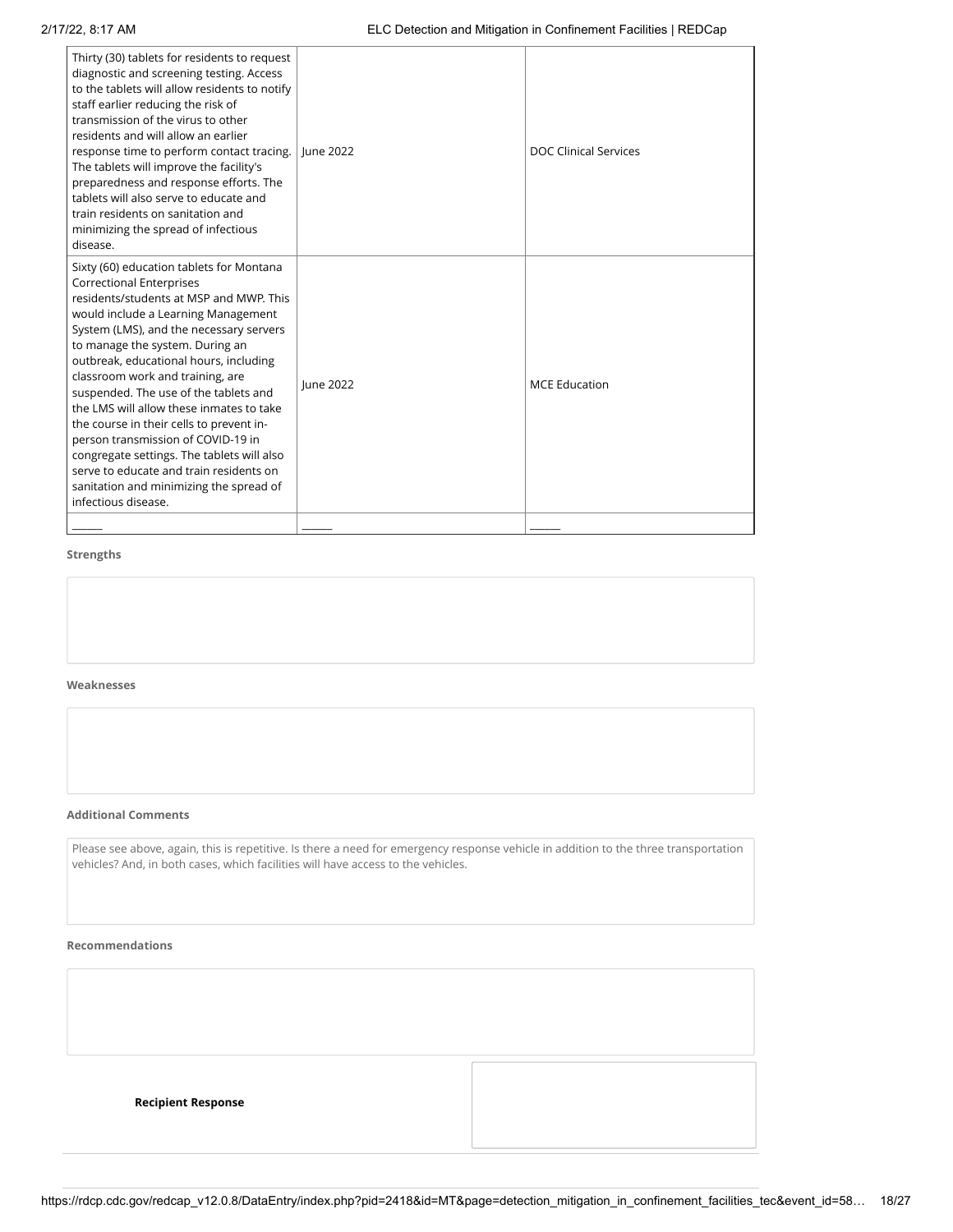### **10) Coordinate preparedness and response efforts with state, local, tribal, and territorial publi c health departments to prevent, prepare for, and respond to COVID-19 within confinement fac ilities.**

**Implementation Plan:** To develop, implement and coordinate preparedness response efforts with state, local, and tribal public health departments to prevent, prepare for and respond to COVID-19 in confinement facilities, the Clinical Services Health Care Manager and core team will work with the Department of Public Health and Human Services (DPHHS), State ITSD, and the DOC's electronic health care record vendor, TechCare, to identify state public health reporting systems, collaborate to interface systems to ensure response efforts of reporting communicable disease and viruses and to quickly report contact tracing efforts. The DOC core team will work with DPHHS to ensure all staff are properly trained in the system.

| <b>Milestone</b>                                                                                       | <b>Achieve By Date</b> | <b>Person Responsible</b>       |
|--------------------------------------------------------------------------------------------------------|------------------------|---------------------------------|
| EHR Connection to state public health --<br>\$13,500.00 module building fee; 1<br>computer \$2,500.00. | June 2022              | TechCare, DOC Clinical Services |
|                                                                                                        |                        |                                 |
|                                                                                                        |                        |                                 |
|                                                                                                        |                        |                                 |
|                                                                                                        |                        |                                 |

#### **Strengths**

The budget proposal matches as well as provides additional information of these purchases.

# **Weaknesses**

#### **Additional Comments**

What current system are they using for tracking?

#### **Recommendations**

| <b>Recipient Response</b> |  |
|---------------------------|--|
|                           |  |

11) Enhance/improve the practices of confinement facilities to mitigate the spread of COVID-19, and to reduce **the risk of virus transmission and exposure to environmental health hazards.**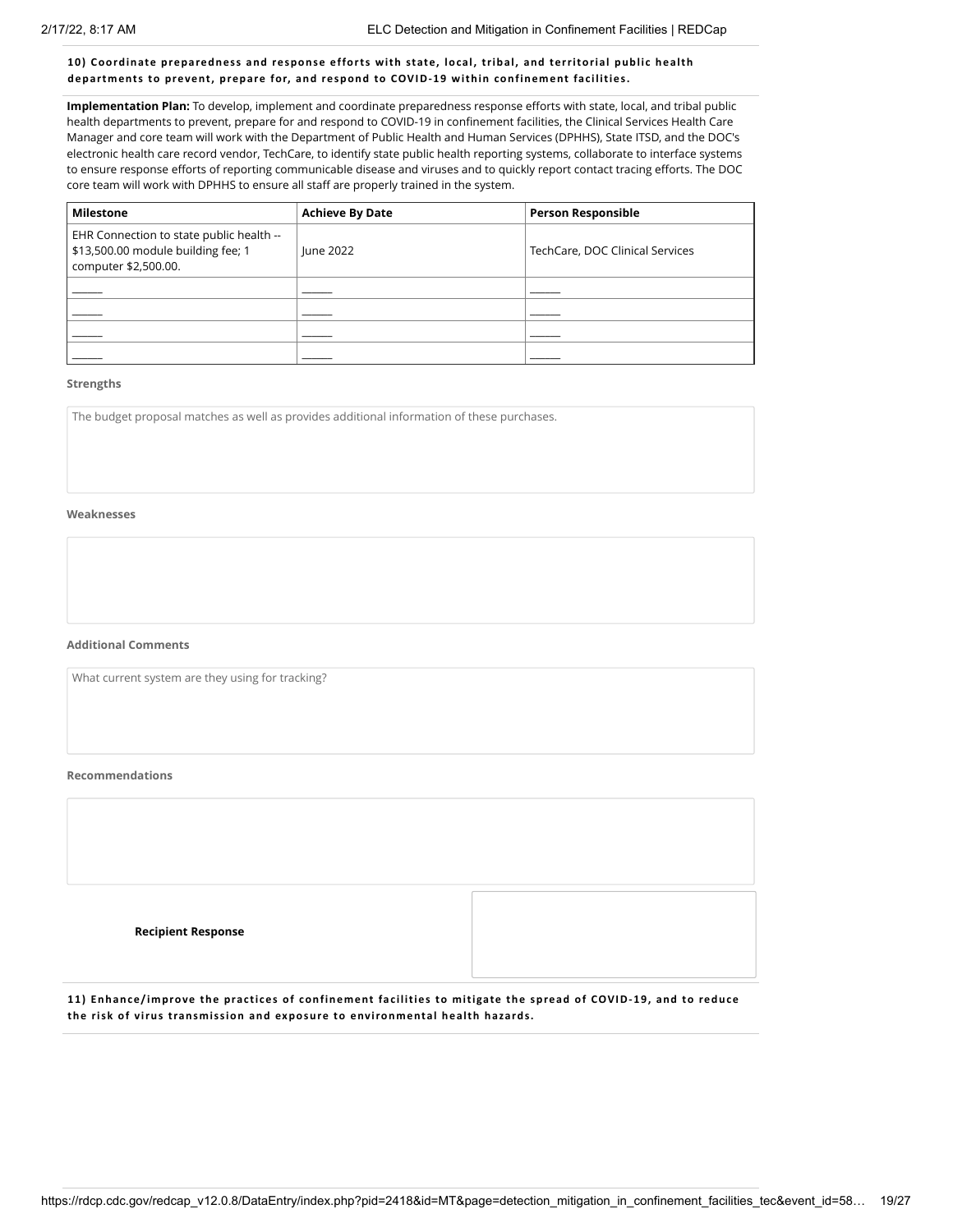**Implementation Plan:** To improve the practices of confinement facilities to mitigate the spread of COVID-19 and to reduce the risk of virus transmission and exposure to environmental health hazards, the CSD Health Care Manager and the 6.5 FTE core team will work with MSP on-site maintenance staff, warden and Montana Correctional Enterprises (MCE) Administrator and the State's Architecture and Engineering department to draft an RFP for the purchase of heating, ventilating and/or air conditioning (HVAC) within the MSP infirmary and MCE laundry facility. The core team will work with on-site wardens/administrators to ensure security measures are in place prior to beginning the project. The core team will provide on-going updates to on-site staff and the project may require a plan to temporarily move staff from the infirmary and/or laundry area during the HVAC project. The core team will track timelines and progress of the HVAC project to ensure properly functioning systems are in place to protect staff and residents from airborne pathogens and minimize the risk for transmission of airborne pathogens from infected staff and/or residents. The core team will purchase 30 tablets for residents to self-report signs and/or symptoms of COVID and request diagnostic and screening testing. The core team will work with TechCare and Edovo to ensure proper connectivity and interfaces exist between the two companies. Additionally, the core team will identify educational material to provide residents about efforts to mitigate the spread of COVID-19 and to reduce the risk of virus transmission and exposure to environmental health hazards. The Quality Assurance FTE will draft timelines to ensure the implementation plan is being adhered to and will provide quality improvement measures on all aspects of the plan.

| Milestone                                                                                                                                                                                                                                                                                                                                                                                                                                                                                                                                                                                                                                                                                                                                                                | <b>Achieve By Date</b> | <b>Person Responsible</b>    |
|--------------------------------------------------------------------------------------------------------------------------------------------------------------------------------------------------------------------------------------------------------------------------------------------------------------------------------------------------------------------------------------------------------------------------------------------------------------------------------------------------------------------------------------------------------------------------------------------------------------------------------------------------------------------------------------------------------------------------------------------------------------------------|------------------------|------------------------------|
| Air handling system at Montana State<br>Prison Medical Infirmary, Deer Lodge,<br>Montana. There is no means of properly<br>heating, ventilating or air conditioning<br>(HVAC) the health care facility. HVAC<br>systems are designed to remove<br>contaminated air, facilitate air-handling<br>requirements to protect susceptible staff<br>and residents from airborne pathogens<br>and minimize the risk for transmission of<br>airborne pathogens from infected staff<br>and/or residents. Inmates reside and<br>staff work in the infirmary without<br>properly functioning ventilation. As a<br>result, there is a greater risk of staff and<br>inmates acquiring the COVID-19 virus.<br>Full HVAC system including vents, fans,<br>duct work for air purification. | June 2022              | <b>MSP Maintenance</b>       |
| Air handling system at Montana<br>Correctional Enterprises Laundry Facility<br>at Montana State Prison, Deer Lodge,<br>Montana. The current system is not<br>properly functioning and is not<br>repairable. HVAC systems are designed to<br>remove contaminated air, facilitate air-<br>handling requirements to protect<br>susceptible staff and residents from<br>airborne pathogens and minimize the<br>risk for transmission of airborne<br>pathogens from infected staff and/or<br>residents. Inmates and staff work in<br>these locations without properly<br>functioning ventilation. As a result, there<br>is a greater risk of staff and inmates<br>acquiring the COVID-19 virus.                                                                               | June 2022              | <b>MCE Maintenance</b>       |
| Thirty (30) tablets for residents to request<br>diagnostic and screening testing. Access<br>to the tablets will allow residents to notify<br>staff earlier reducing the risk of<br>transmission of the virus to other<br>residents and will allow an earlier<br>response time to perform contact tracing.   June 2022<br>The tablets will improve the facility's<br>preparedness and response efforts. The<br>tablets will also serve to educate and<br>train residents on sanitation and<br>minimizing the spread of infectious<br>disease.                                                                                                                                                                                                                             |                        | <b>DOC Clinical Services</b> |
|                                                                                                                                                                                                                                                                                                                                                                                                                                                                                                                                                                                                                                                                                                                                                                          |                        |                              |
|                                                                                                                                                                                                                                                                                                                                                                                                                                                                                                                                                                                                                                                                                                                                                                          |                        |                              |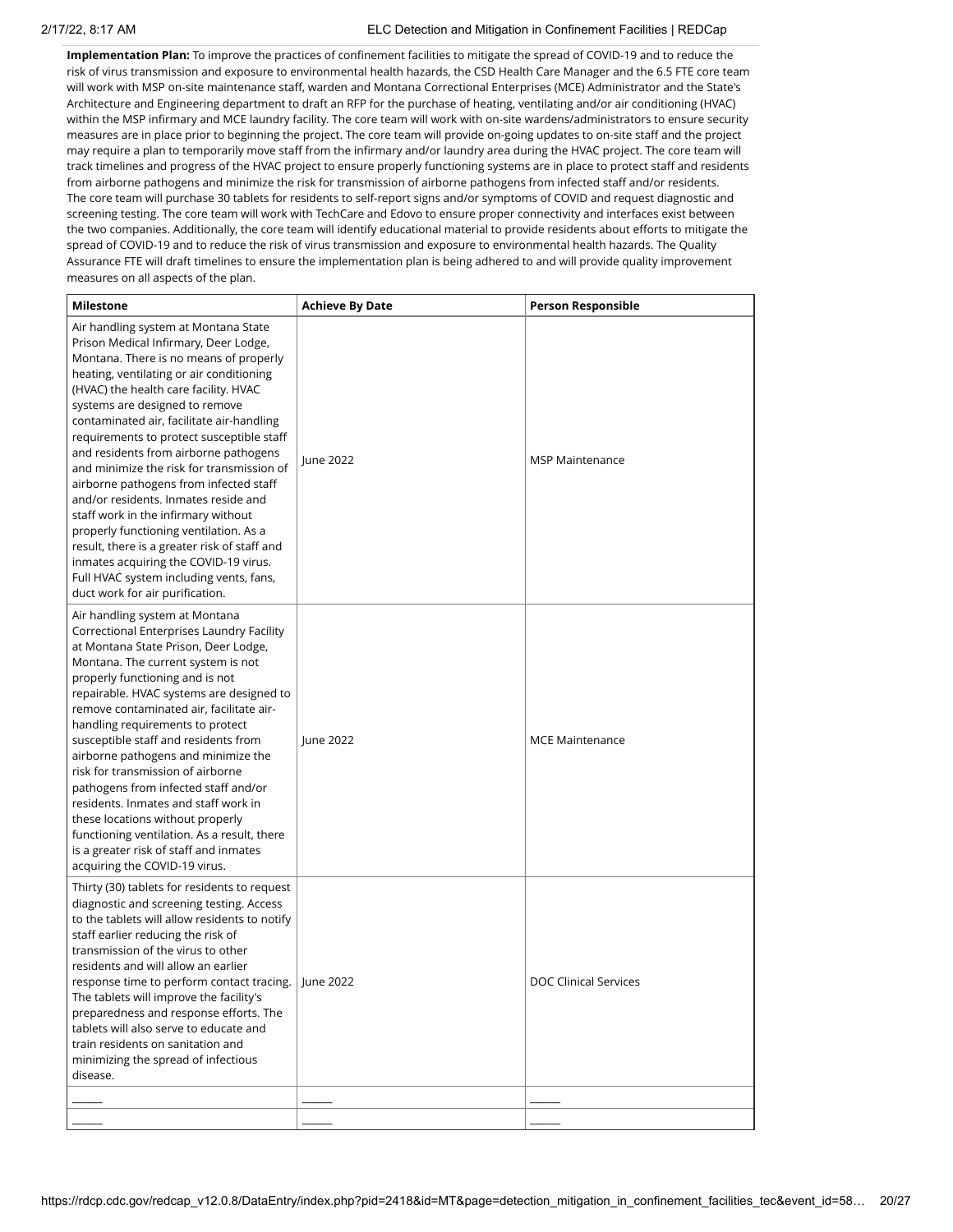# **Weaknesses**

**Additional Comments**

Please see above, again, repetitive.

# **Recommendations**

**Recipient Response**



12) Purchase of additional supplies to sanitize and clean the confinement facilities. Funding must not supplant **existing expenditures on such supplies and can only be used to support enhanced c leaning efforts.**

**Implementation Plan:** \_\_\_\_\_\_

| <b>Milestone</b> | <b>Achieve By Date</b> | <b>Person Responsible</b> |
|------------------|------------------------|---------------------------|
|                  |                        |                           |
|                  |                        |                           |
|                  |                        |                           |
|                  |                        |                           |
|                  |                        |                           |

# **Strengths**

# **Weaknesses**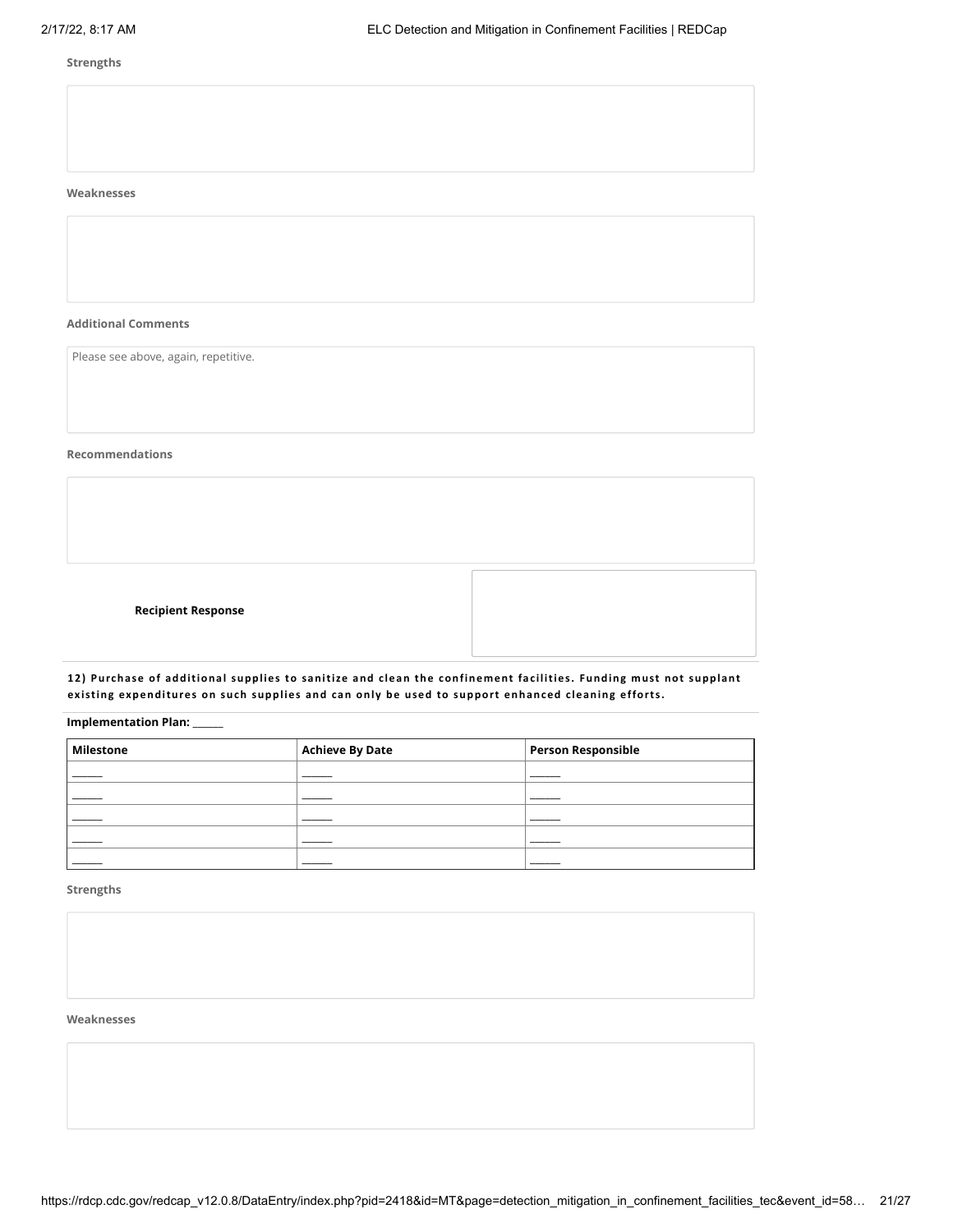#### **Additional Comments**

#### **Recommendations**

# 13) Educate and train confinement facility staff and residents/detainees/inmates on sanitation and minimizing **the spread of infec tious diseases.**

**Implementation Plan:** To educate and train confinement facilities staff and residents on sanitation and minimize the spread of infectious diseases, the Clinical Services Division (CSD) Health Care Manager will hire 6.5 FTE that will work at DOC locations around the state, including Montana State Prison (MSP), Montana Women's Prison (MWP), Pine Hills Correctional Facility (PHCF) and Riverside Special Needs Unit (RSNU). The core group will consist of 1 FTE quality assurance; 4.5 FTE Registered Nurses and 1 FTE administrative assistant. This core group will be responsible for and work collaboratively with DOC educators and trainers to draft and/or update educational material and resources for all staff, residents, and visitors at DOC facilities. In addition, the core team will purchase 30 tablets for residents to self-report signs and/or symptoms of COVID and request diagnostic and screening testing and will educate/train the residents on the use of the tablets. The Quality Assurance FTE will draft timelines to ensure the implementation plan is being adhered to and will provide quality improvement measures on all aspects of the plan. The CSD Health Care Manager and the 6.5 FTE core team will work with all facilities to draft and/or update policies relating to improving preparedness and response efforts. The team will work the DOC's educational and training departments to ensure all staff receive training relating to preparedness and response efforts. To ensure improving preparedness, the core group will work with on-site staff at Montana Correctional Enterprises (MCE), including Division Administrator Gayle Butler and Marisa Britton-Bostwick, Education Director, to ensure policies and protocols are drafted and/or updated relating to use of the 60 educational tablets to be used in conjunction with the Learning Management System (LMS). This will include an educational plan allowing for the continuation of education to prevent in-person transmission of COVID-19 in the congregate setting, as well as the inclusion of educational material relating to sanitation, minimizing the spread of infectious diseases and the department's efforts to improve preparedness and response efforts. The core team and MCE will also work with DOC IT and State ITSD to ensure the necessary servers to manage the system are in place and operational.

To educate and train residents on sanitation and minimizing the spread of infectious disease, the core group will work with on-site staff at MCE, including Division Administrator Gayle Butler and Marisa Britton-Bostwick, Education Director, to ensure policies and protocols are drafted and/or updated relating to use of the 60 educational tablets to be used in conjunction with the Learning Management System (LMS). This will include an educational plan allowing for the continuation of education to prevent in-person transmission of COVID-19 in the congregate setting, as well as the inclusion of educational material relating to sanitation and minimizing the spread of infectious diseases. The core team and MCE will also work with DOC IT and State ITSD to ensure the necessary servers to manage the system are in place and operational.

| <b>Milestone</b>                                                                                                                                                                                                                                                                                                                                                                                                                                                                                                                                                                                                                                                                                                                                                                                                                                                                                                                                                                                                            | <b>Achieve By Date</b> | <b>Person Responsible</b> |
|-----------------------------------------------------------------------------------------------------------------------------------------------------------------------------------------------------------------------------------------------------------------------------------------------------------------------------------------------------------------------------------------------------------------------------------------------------------------------------------------------------------------------------------------------------------------------------------------------------------------------------------------------------------------------------------------------------------------------------------------------------------------------------------------------------------------------------------------------------------------------------------------------------------------------------------------------------------------------------------------------------------------------------|------------------------|---------------------------|
| Hire staff necessary to screen, test and<br>provide education to staff and offenders<br>within the correctional setting: 1 FTE<br>Quality Assurance; 1 FTE Montana State<br>Prison RN for testing, screening and<br>providing education to staff; 1 FTE<br>Montana State Prison RN for testing,<br>screening and providing education to<br>offenders and visitors at MSP; 1 FTE<br>Montana Women's Prison RN for testing,<br>screening and providing education to<br>staff; 0.50 FTE Montana Women's Prison<br>RN for testing, screening and providing<br>education to offenders and visitors at<br>MWP; 0.50 FTE Riverside Special Needs<br>Unit for testing, screening and providing<br>education to staff and residents; 0.50 FTE<br>Pine Hills RN for testing, screening and<br>providing education to staff and<br>residents; 1 FTE for Administrative<br>Assistant to provide assistance for<br>contact tracing and reporting in the<br>Electronic Health Record (EHR) system<br>and reporting to state epidemiology. | January 2022           | DOC Clinical Services     |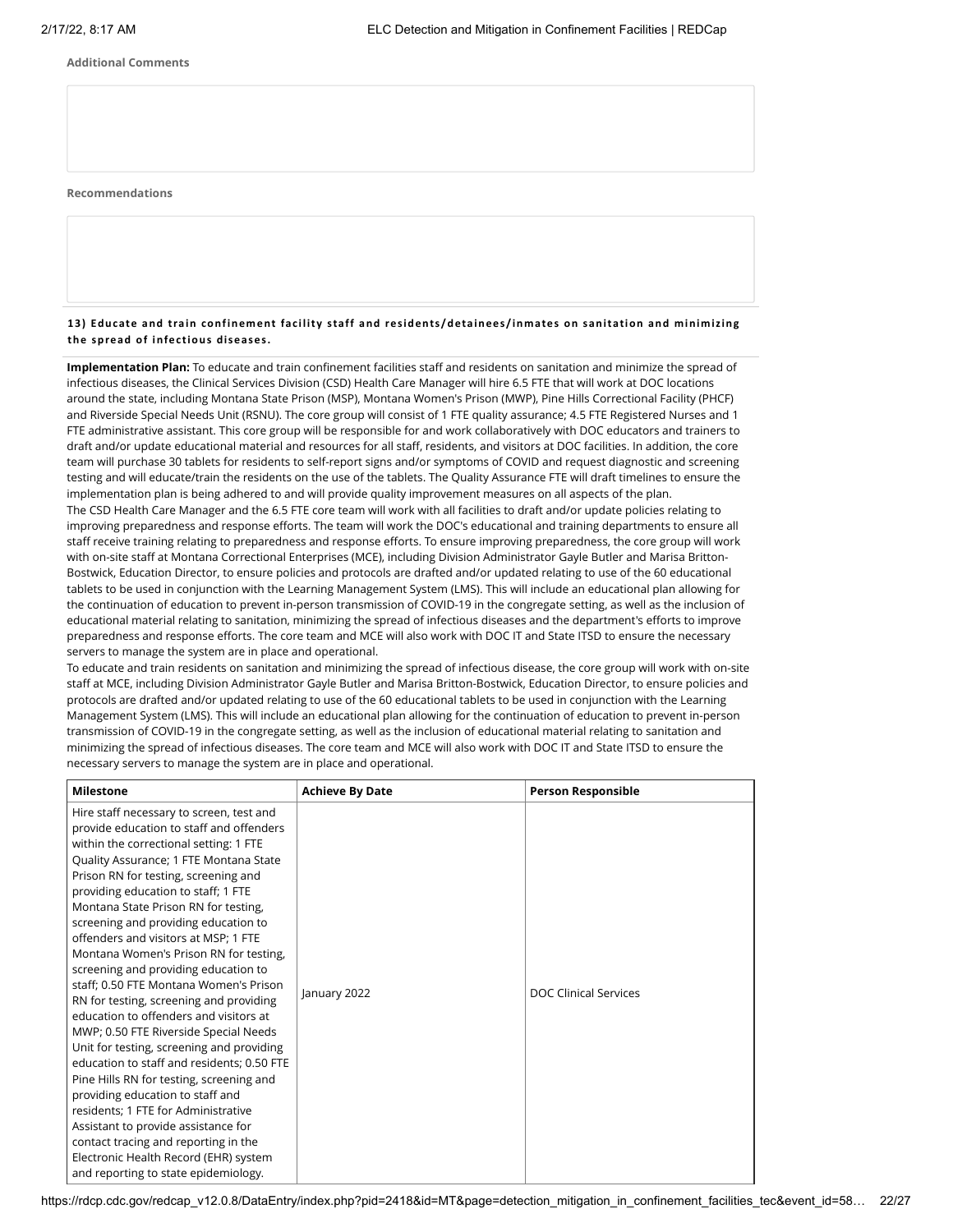| Thirty (30) tablets for residents to request<br>diagnostic and screening testing. Access<br>to the tablets will allow residents to notify<br>staff earlier reducing the risk of<br>transmission of the virus to other<br>residents and will allow an earlier<br>response time to perform contact tracing.<br>The tablets will improve the facility's<br>preparedness and response efforts. The<br>tablets will also serve to educate and<br>train residents on sanitation and<br>minimizing the spread of infectious<br>disease.                                                                                                                            | <b>lune 2022</b> | <b>DOC Clinical Services</b> |
|-------------------------------------------------------------------------------------------------------------------------------------------------------------------------------------------------------------------------------------------------------------------------------------------------------------------------------------------------------------------------------------------------------------------------------------------------------------------------------------------------------------------------------------------------------------------------------------------------------------------------------------------------------------|------------------|------------------------------|
| Sixty (60) education tablets for Montana<br><b>Correctional Enterprises</b><br>residents/students at MSP and MWP. This<br>would include a Learning Management<br>System (LMS), and the necessary servers<br>to manage the system. During an<br>outbreak, educational hours, including<br>classroom work and training, are<br>suspended. The use of the tablets and<br>the LMS will allow these inmates to take<br>the course in their cells to prevent in-<br>person transmission of COVID-19 in<br>congregate settings. The tablets will also<br>serve to educate and train residents on<br>sanitation and minimizing the spread of<br>infectious disease. | <b>lune 2022</b> | <b>MCE Education</b>         |
|                                                                                                                                                                                                                                                                                                                                                                                                                                                                                                                                                                                                                                                             |                  |                              |
|                                                                                                                                                                                                                                                                                                                                                                                                                                                                                                                                                                                                                                                             |                  |                              |

# **Weaknesses**

### **Additional Comments**

# **Recommendations**

| Recipient's proposal for additional staffing falls within the scope of the funding. |  |
|-------------------------------------------------------------------------------------|--|
|                                                                                     |  |
|                                                                                     |  |
| Veaknesses                                                                          |  |
|                                                                                     |  |
|                                                                                     |  |
|                                                                                     |  |
| dditional Comments                                                                  |  |
| This is repetitive                                                                  |  |
|                                                                                     |  |
|                                                                                     |  |
| <b>Recommendations</b>                                                              |  |
|                                                                                     |  |
|                                                                                     |  |
|                                                                                     |  |
|                                                                                     |  |
| <b>Recipient Response</b>                                                           |  |
|                                                                                     |  |
|                                                                                     |  |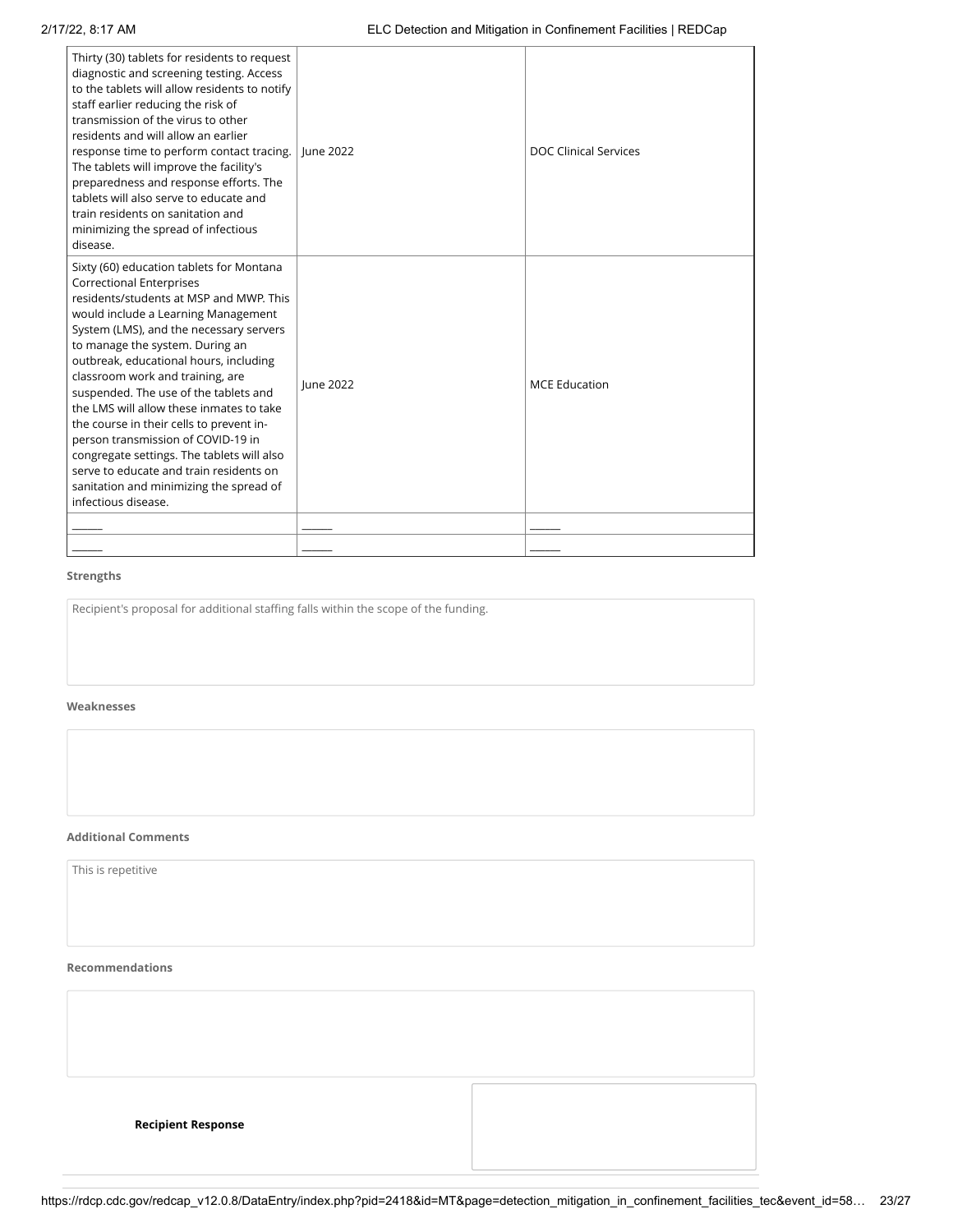**14) Implement COVID-19 mitigation prac ti ces to minimize potential opportunities for exposure inc luding video conferenc ing technology and other measures for attorney/c lient purposes, court appearances, family visiting , and programming.**

**Implementation Plan:** To implement COVID-19 mitigation practices to minimize potential opportunities for exposure including video conferencing technology and other measures for attorney/client purposes, court appearances, family visiting and programming, the Clinical Services Division (CSD) Health Care Manager and the core team will work with on-site staff at Montana State Prison (MSP) to ensure a generator is placed in the proper location and allows for the use of equipment to conduct testing, contact tracing, programming and telehealth within the congregate living facilities in the event of a power outage. The core group will work with on-site staff at Montana Correctional Enterprises (MCE), including Division Administrator Gayle Butler and Marisa Britton-Bostwick, Education Director, to minimize potential opportunities by including technology to ensure programming and teleconferencing are available by use of 60 educational tablets to be used in conjunction with the Learning Management System (LMS). This will include an educational plan allowing for the continuation of education to prevent in-person transmission of COVID-19 in the congregate setting, as well as the inclusion of educational material relating to sanitation and minimizing the spread of infectious diseases. The core team and MCE will also work with DOC IT and State ITSD to ensure the necessary servers to manage the system are in place and operational.

| <b>Milestone</b>                                                               | <b>Achieve By Date</b> | <b>Person Responsible</b> |
|--------------------------------------------------------------------------------|------------------------|---------------------------|
| The Montana State Prison (MSP) has                                             |                        |                           |
| developed a plan to improve confinement                                        |                        |                           |
| facility preparedness and response                                             |                        |                           |
| efforts to respond and mitigate the                                            |                        |                           |
| spread of a virus. In order to support                                         |                        |                           |
| these practices, especially during an                                          |                        |                           |
| emergency power outage, MSP would like                                         |                        |                           |
| to request the use of these funds to                                           |                        |                           |
| purchase a generator. The MSP will need                                        |                        |                           |
| the generator to operate the equipment                                         |                        |                           |
| used to screen inmates, staff and visitors                                     |                        |                           |
| to help reduce the virus risk within a                                         |                        |                           |
| congregate setting. The generator is also                                      |                        |                           |
| needed in emergencies to operate the                                           |                        |                           |
| sanitization equipment, lighting for                                           |                        |                           |
| diagnostic and screening testing, and                                          |                        |                           |
| telephones for contact tracing. In order                                       |                        |                           |
| for MSP to meet inmate needs resulting                                         |                        |                           |
| from COVID-19-related limited/restricted                                       |                        |                           |
| mobility and/or access to the facility, MSP                                    |                        |                           |
| has made significant investment into the                                       |                        |                           |
| equipment and infrastructure needed to                                         |                        |                           |
| utilize video conferencing technology and                                      |                        |                           |
| other measures for attorney/client                                             |                        |                           |
| purposes, court appearances, family                                            |                        |                           |
| visiting, programming and telehealth.                                          |                        |                           |
| MSP would, however, be unable to                                               | June 2022              | <b>MSP Warehouse</b>      |
| provide uninterrupted services during an                                       |                        |                           |
| emergency power outage without the                                             |                        |                           |
| generator. It is also essential to have back                                   |                        |                           |
| up power supply for offenders who are ill                                      |                        |                           |
| and requiring the use of equipment to                                          |                        |                           |
| main their health status, equipment such                                       |                        |                           |
| as oxygen concentrators, which with                                            |                        |                           |
| Covid-19 the demand for oxygen use in                                          |                        |                           |
| the infected patients has increased                                            |                        |                           |
| tenfold. Without the ability to provide                                        |                        |                           |
| uninterrupted power and delivery of<br>needed medical treatments, poor patient |                        |                           |
| outcomes may occur. The State of                                               |                        |                           |
| Montana's procurement process will be                                          |                        |                           |
| followed for this purchase. At a                                               |                        |                           |
| minimum, three bids will be solicited, and                                     |                        |                           |
| the lowest bidder will win the purchase.                                       |                        |                           |
| In addition, the Clinical Services Division                                    |                        |                           |
| (CSD) Health Care Manager and the core                                         |                        |                           |
| team will work with on-site staff at MSP                                       |                        |                           |
| to ensure a generator is placed in the                                         |                        |                           |
| proper location and allows for the use of                                      |                        |                           |
| the sanitizing equipment, power for                                            |                        |                           |
| diagnostic and screening testing, contact                                      |                        |                           |
| tracing, programming and telehealth                                            |                        |                           |
| within the congregate living facilities in                                     |                        |                           |
| the event of a power outage.                                                   |                        |                           |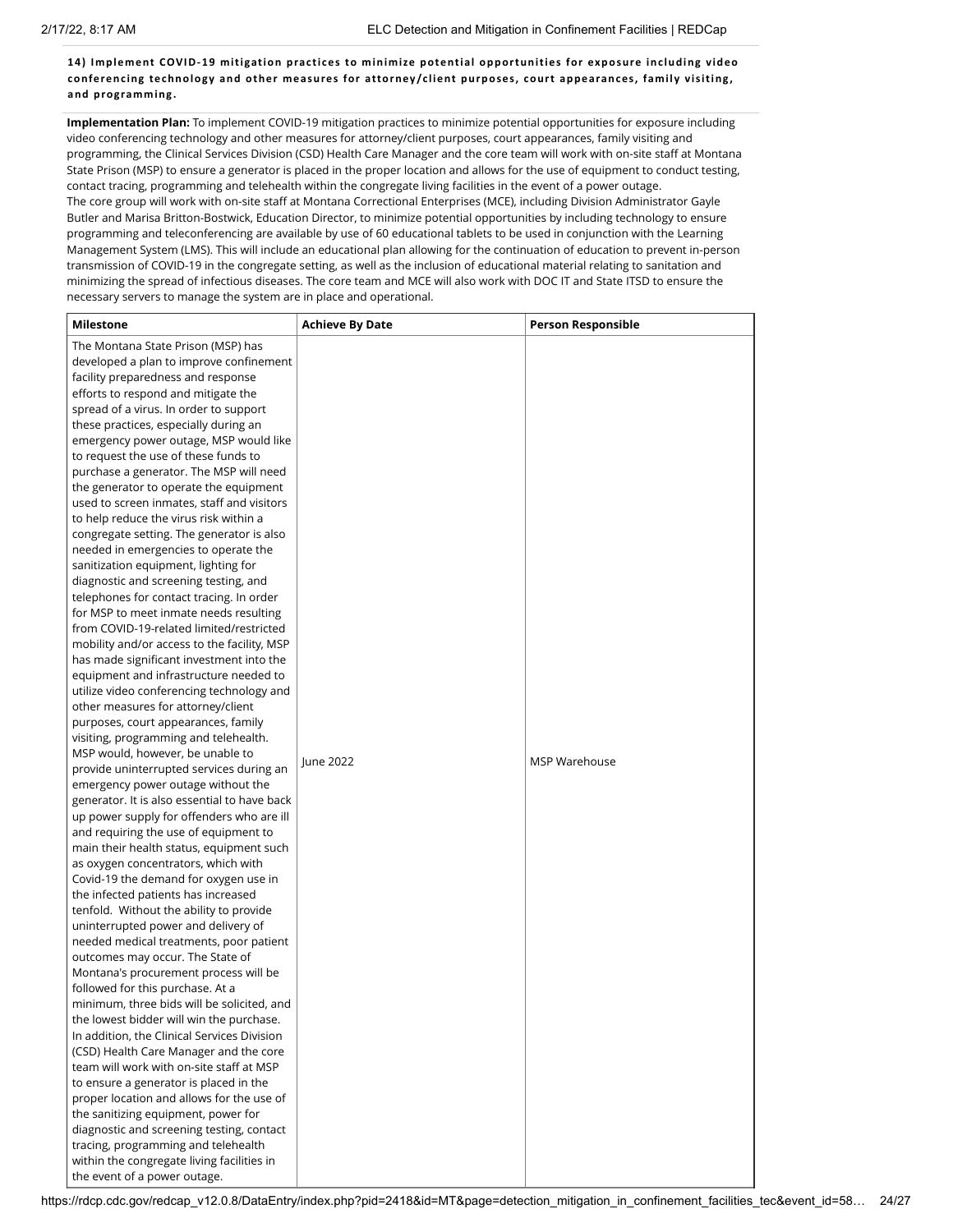| Sixty (60) education tablets for Montana<br>Correctional Enterprises<br>residents/students at MSP and MWP. This<br>would include a Learning Management<br>System (LMS), and the necessary servers<br>to manage the system. During an<br>outbreak, educational hours, including<br>classroom work and training, are<br>suspended. The use of the tablets and<br>the LMS will allow these inmates to take<br>the course in their cells to prevent in-<br>person transmission of COVID-19 in<br>congregate settings. The tablets will also<br>serve to educate and train residents on<br>sanitation and minimizing the spread of<br>infectious disease. | June 2022 | <b>MCE Education</b> |
|------------------------------------------------------------------------------------------------------------------------------------------------------------------------------------------------------------------------------------------------------------------------------------------------------------------------------------------------------------------------------------------------------------------------------------------------------------------------------------------------------------------------------------------------------------------------------------------------------------------------------------------------------|-----------|----------------------|
|                                                                                                                                                                                                                                                                                                                                                                                                                                                                                                                                                                                                                                                      |           |                      |
|                                                                                                                                                                                                                                                                                                                                                                                                                                                                                                                                                                                                                                                      |           |                      |
|                                                                                                                                                                                                                                                                                                                                                                                                                                                                                                                                                                                                                                                      |           |                      |

# **Weaknesses**

#### **Additional Comments**

Please see above, this is repetitive.

#### **Recommendations**

| <b>Recipient Response</b> |  |
|---------------------------|--|

15) Based on state and local laws and regulations, and training and technical assistance provided by the DOJ, review and analyze policies and practices and implement policy and practice changes to safely reduce populations in confinement facilities to mitigate the spread of COVID-19. This could include creating policies and practices that may divert individuals from confinement, determine the optimal population for the facility given physical plant/structure and public health guidelines, and the revision of appropriate release practices. The DOJ will make training and technical assistance available to grantees to help ensure these activities comport with state and local laws and evidence-based practices and are administered solely by state and local **correc tional agenc ies.**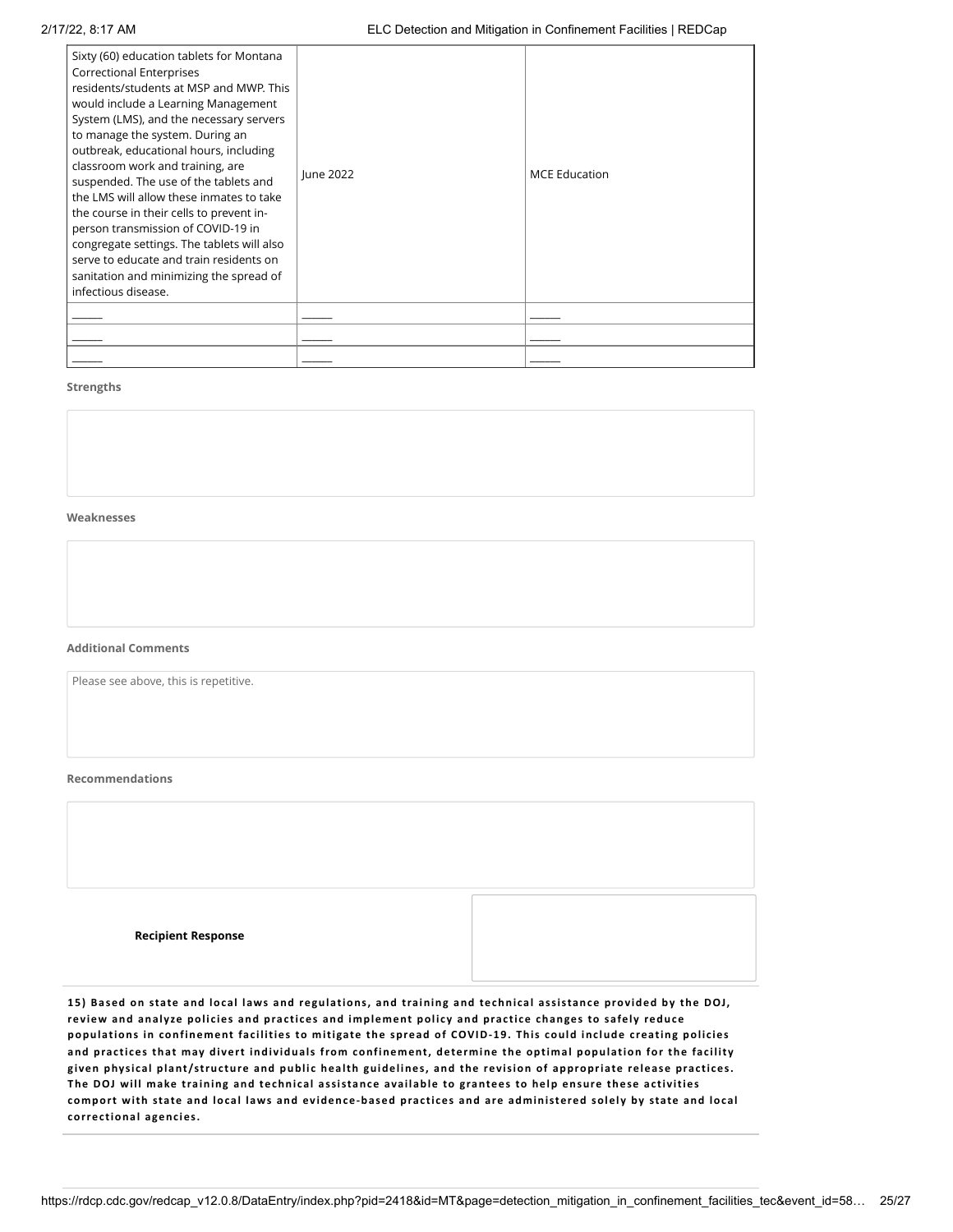# **Implementation Plan:** \_\_\_\_\_\_

| Milestone | <b>Achieve By Date</b> | <b>Person Responsible</b> |
|-----------|------------------------|---------------------------|
|           |                        |                           |
|           |                        |                           |
|           |                        |                           |
|           |                        |                           |
|           |                        |                           |

# **Strengths**

#### **Weaknesses**

#### **Additional Comments**

**Recommendations**

### **Program/Project Workplan Qualitative Ranking**

 $\bigcirc$  1. Unsatisfactory  $\bigcirc$  2. Poor  $\bigcirc$  3. Fair  $\bigcirc$  4. Good  $\bigcirc$  5. Very Good  $\bigcirc$  6. Outstanding

### **Overall General Strengths**

The recipient provides a detailed breakdown of funding usage, including all parties involved in implementation and oversight, facilities of focus, and details supporting the scope of the activities. The recipient is very thorough in supporting how each proposed purchase/investment relates to the activity at hand.

# **Overall Weaknesses**